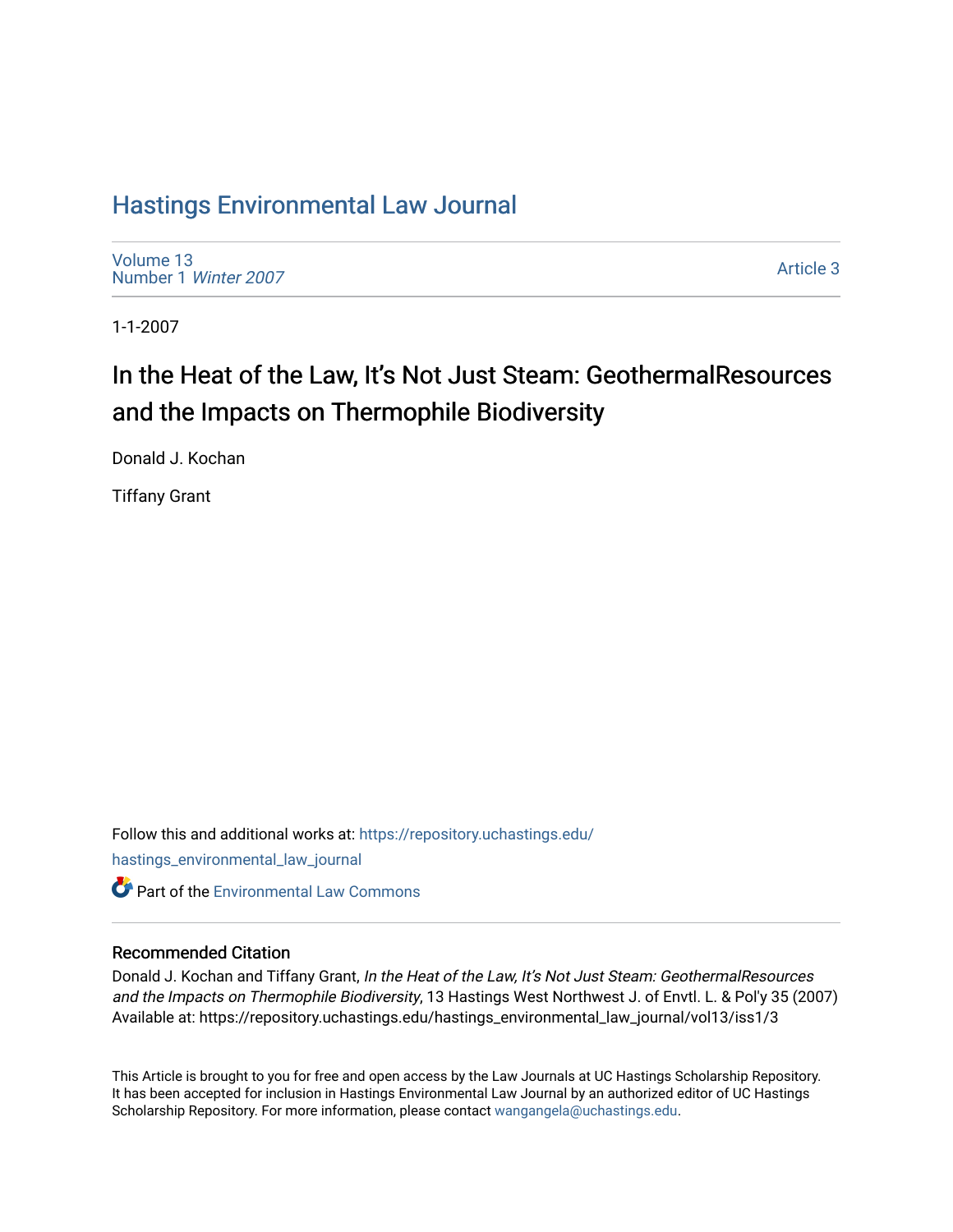# **In the Heat of the Law, It's Not Just Steam: Geothermal Resources and The Impacts on Thermophile Biodiversity**

## **Donald J. Kochan\* Tiffany Grant\*\***

#### **Abstract**

Significant research has been conducted into the utilization of geothermal resources as a green energy source.<sup>1</sup> However, minimal research has been conducted into geothermal resource utilization and depletion impacts on thermophile biodiversity. Thermophiles are organisms that have adapted over millions of years to extreme temperature and chemical compositions and exist in hot springs and other geothermal resources. Their ability to withstand high temperatures makes them invaluable to scientific and medical research. Current federal and California case law classifies geothermal resources as a mineral, not a water, resource. Acquisition of rights to develop a geothermal resource owned or reserved by the federal government is authorized by the Geothermal Steam Act of 1970, which was designed to promote utilization of geothermal resources. Similarly, current California law promotes the utilization of geothermal resources. While NEPA and CEQA respectively apply in federal and state geothermal resource development, thermophile biodiversity is significantly threatened due to a lack of knowledge and classification of thermophile species. California law under the Public Resources Code provides for the prevention of damage to geothermal deposits, reservoirs, and water, but not for the species that live in them. This article will examine whether current regulation in California over-utilizes

<sup>\*</sup> Assistant Professor of Law, Chapman University School of Law. J.D. 1998 Cornell Law School; B.A. 1995 Western Michigan University. Former Visiting Assistant Professor of Law, George Mason University School of Law, 2002-2003; Olin Research Fellow, University of Virginia School of Law, 2003-2004.<br>\*\* Environmental Project Scientist for EnviroBusiness Consulting of Burlington,

Massachusetts. California EPA certified Regional Environmental Assessor. B.S. Earth Systems Science and Policy, California State University, Monterey Bay. J.D. (2006) Chapman University School of Law, Environmental, Land Use, and Real Estate Certificate.

<sup>1.</sup> Kaveh Badiei, Note, *Geothermal Energy: Is It Attractive Enough to Draw Investors for Construction of Geothermal Electric Plants?,* 7 HASTINGS WEST NORTHWEST J. ENVTL. L. & POL'Y, 109 (2001).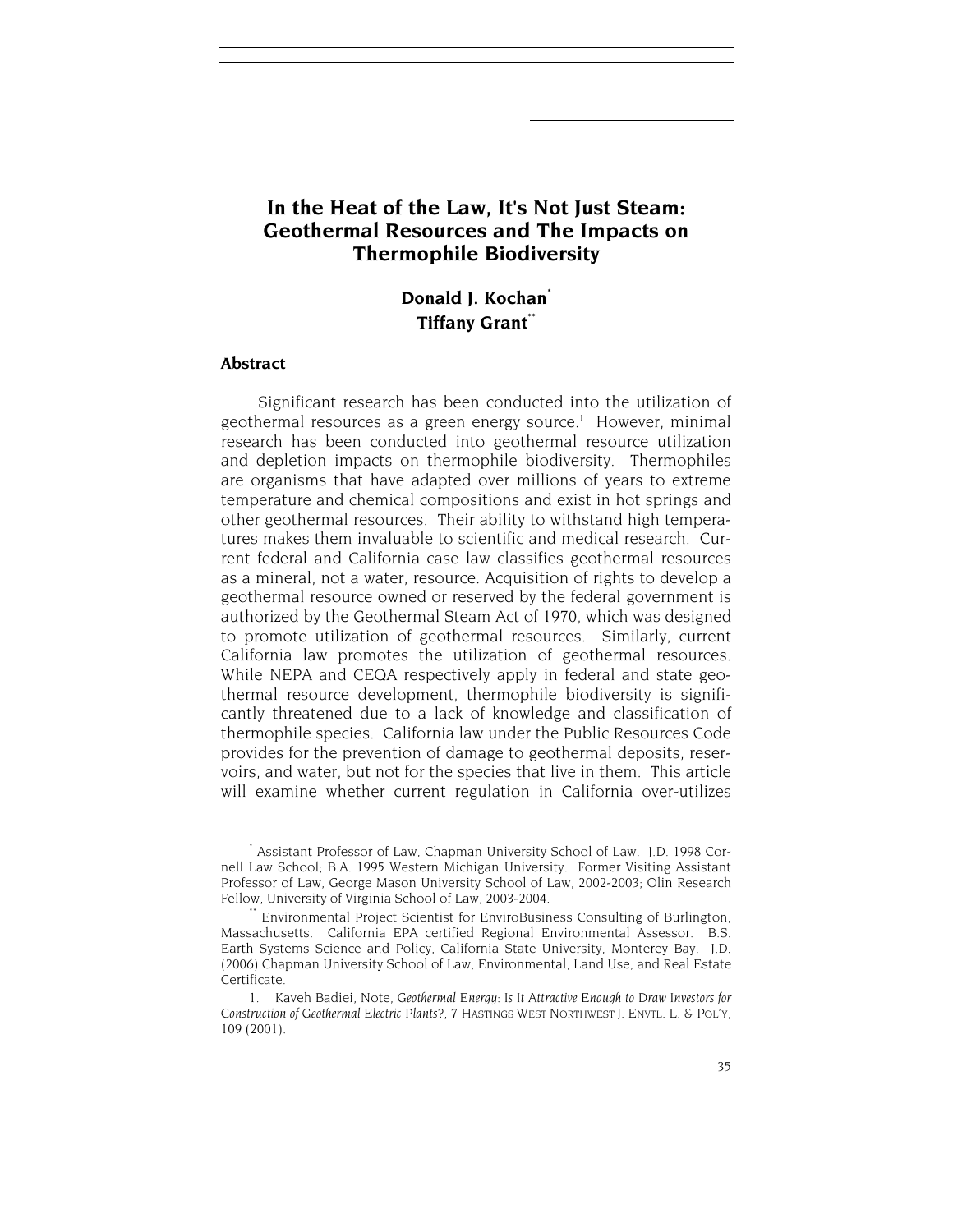geothermal resources and adequately considers the threat to thermophile diversity, and whether the law sufficiently considers competing resources in order to reach optimal use of those resources.

## **I. Introduction and Overview**

Ever heard of thermophiles? Regardless of your answer, read on. Ever cared about thermophile biodiversity? If yes, read on. If no, then still read on; you might just begin to care (or if not at least come to a decision why). One book on the subject is titled, "Thermophiles: The Keys to Molecular Evolution and the Origin of Life?"<sup>2</sup> The direct descendants of those early organisms are known as thermophiles. Because of their ancient origins, thermophiles may hold keys to some of the earth's most unfathomable mysteries, including how molecules evolved and how life formed on the planet.<sup>1</sup> As an article in the *New York Times* reports, "Many biologists believe the earth's first organisms arose in the deep sea along volcanic gashes and that microbes known as thermophiles, which thrive today in such hot regions [where earthquakes or volcanic activity create fissures that bring heat to the surface through water or otherwise], are their direct descendants."3 Because of their ancient origins, thermophiles may hold keys to some of the earth's most unfathomable mysteries, including how molecules evolved and how life formed on the planet.

The lack of scientific knowledge and understanding of thermophiles and their geothermal environments adds to the potential for the depletion and loss of thermophile biodiversity by current geothermal uses designed to exploit the resource for energy or recreation or other uses.

Over millions of years, thermophiles have adapted to the extreme temperature and chemical compositions of each specific geothermal resource. Their ability to withstand high temperatures makes them invaluable to scientific and medical research. The economic potential of thermophiles in scientific and medical research is well known. For example, the discovery and research of a species in Yellowstone National Park resulted in a scientific process that reportedly generates approximately \$100 million per year.<sup>4</sup> However thermophiles and their environments remain largely unstudied. Due to the isolation of geothermal resources, each geothermal resource and po-

<sup>2</sup>*. See generally* THERMOPHILES: THE KEYS TO MOLECULAR EVOLUTION AND THE ORIGIN OF LIFE? (Juergen Wiegel & Michael W. Adams eds., 1998).

<sup>3.</sup> William J. Broad, *Deadly and Yet Necessary, Quakes Renew the Planet*, N.Y. TIMES, Jan. 11, 2005, at F1.

<sup>4.</sup> Nancy S. Bryson, *The Integral Relationship Between the Federal Technology Transfer Act and Natural Resources,* 22 ENERGY & MINING LAW INST. 175, 182 (2002).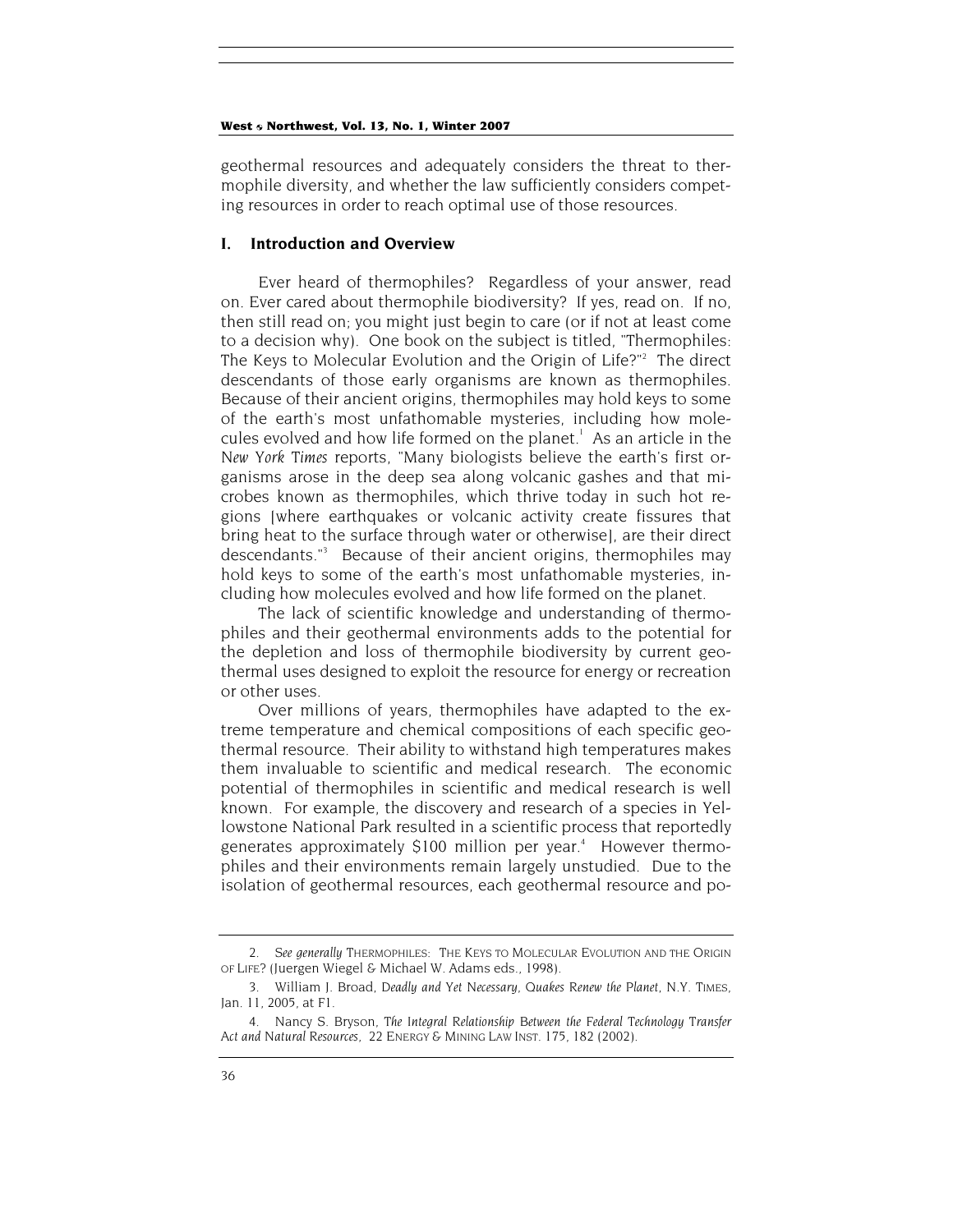tentially each hot spring might have evolved distinct thermophile species.

Thermophile species are at a great risk for species die-off due to geothermal resource utilization, because they may only exist in one location. If that one location or geothermal resource is significantly altered or depleted, the species will become extinct. Although regulations currently exist for the monitoring and consideration of groundwater depletion and related concerns,<sup>5</sup> no regulations exist concerning the loss of thermophile biodiversity.

This article explains that, at the very least, there is a gap in *consideration* of whether certain geothermal resources require legal regulation in their use or exploitation. It is fundamental in policymaking to evaluate costs and benefits between the use or extraction of a resource and its preservation. The potential implications for biodiversity should at least be a metric in evaluating the use of geothermal resources where thermophiles thrive.

Federal and state laws applicable to geothermal resources are designed to promote the exploitation of geothermal energy as an environmentally sustainable, efficient, and renewable energy source. The development of geothermal resources for energy production has met considerable environmental opposition. Concerns include thermal and mineral stream pollution from plant discharge, loss of thermophile biodiversity, subsidence, seismic effects of injection, and the setting of power plants in remote and natural wildlife areas.

This article explains the scientific processes that create geothermal resources, and their categorization by economic application. Competing interests and environmental concerns are examined with an overview of applicable federal and state laws and regulations. The article illustrates that current laws and regulations applicable to geothermal resources are inadequate to preserve thermophile biodiversity for future uses such as medical and scientific research. The article remains agnostic on the issue of which competing uses should be preferred from a legal and policy standpoint. Although geothermal resources exist throughout the country, most of the analysis will use California as a case study.

The growing need for efficient renewable energy in California has led to research into green energy sources, including geothermal energy production.<sup>6</sup> California has a significant amount of geothermal resources, which have led to both federal and state regulations to promote geothermal energy development. In 1999 alone, the Department of Energy spent a reported \$28.5 million dollars on geo-

<sup>5.</sup> CAL. PUB. RES. CODE § 3700 *et seq*. (2004).

<sup>6.</sup> Badiei, *supra* note 1.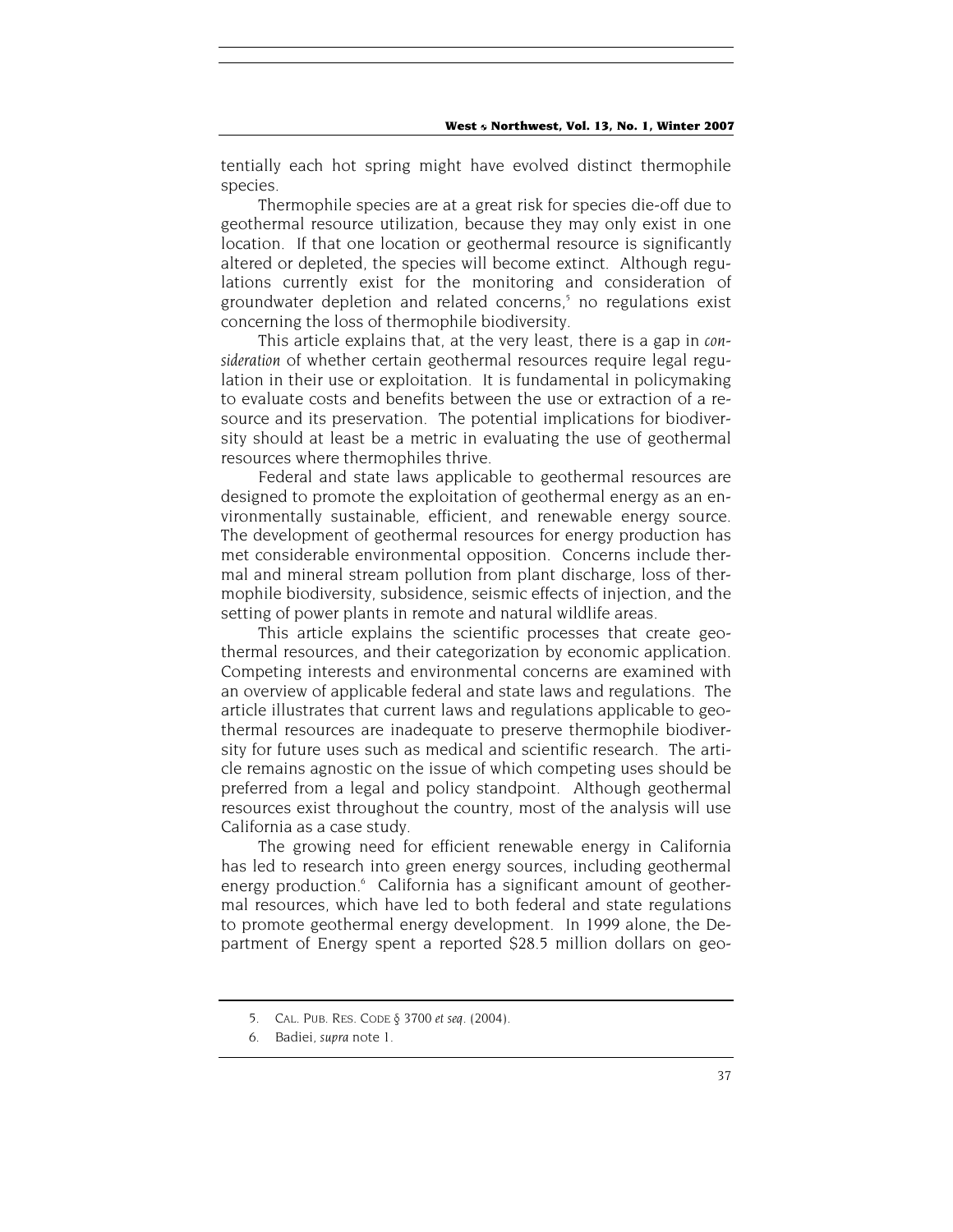thermal research and development.<sup>7</sup> The Geothermal Energy Association has reported, "In California, up to thirty percent of the state's power consumption could become dependent on geothermal energy."8

Although considered a green resource, development of geothermal resources for energy production has not been without environmental opposition. "Plants . . . are facing the kind of obstacle environmentalists used to reserve for oil drilling."9

Although federal and state regulations applicable to California have some protections for stream pollution, subsidence, and tectonic effects of injection, California lacks any regulations for the protection of thermal biodiversity. In fact, current California law promotes the utilization of geothermal resources, which in turn potentially promotes the extinction of thermophile species.

Section II explains the scientific processes that create geothermal resources and technological methods to utilize each resource. Depending on the amount of water in the surrounding rock, different types of geothermal systems form when exposed to extreme heat. In Section III, the five main types of systems are explained including dry steam, hot water, hybrid geothermal brines, hot dry rock and low temperature systems. In addition, the unique methods of extraction for each resource are discussed. Section IV concludes with an overview of the legal definitions of geothermal resources pertinent to California.

Section V discusses the competing interests and opposition to the use of geothermal resources. Competing interests and opposition to the use of geothermal resources can also be categorized by the types of geothermal resources.

Opposition is based on the nature of the utilization of the resources. Energy producing geothermal resources — dry steam, hybrid, dry rock, and hot water — require significant technology and funding to utilize, leaving development of the field to big energy companies. Low temperature resources can be used by as little as one person operating a small well, creating many small users.

The country's rapidly growing need for efficient energy, along with energy company utilization of geothermal resources — especially in California — necessarily competes with environmentalist aims to protect the environment and depletion of resources. Although considered a green energy source by energy producers, many environmental groups significantly oppose dry steam, hybrid, hot

<sup>7</sup>*. Id*. at 110.

<sup>8</sup>*. Id*. at 109.

<sup>9.</sup> Jake Wakeland, *Environmentalism's Big Lie: Renewable Energy,* INTELLECTUAL ACTIVIST, Oct. 2001, *available at* http://www.intellectualactivist.com/aboutEnvironmentalism.html.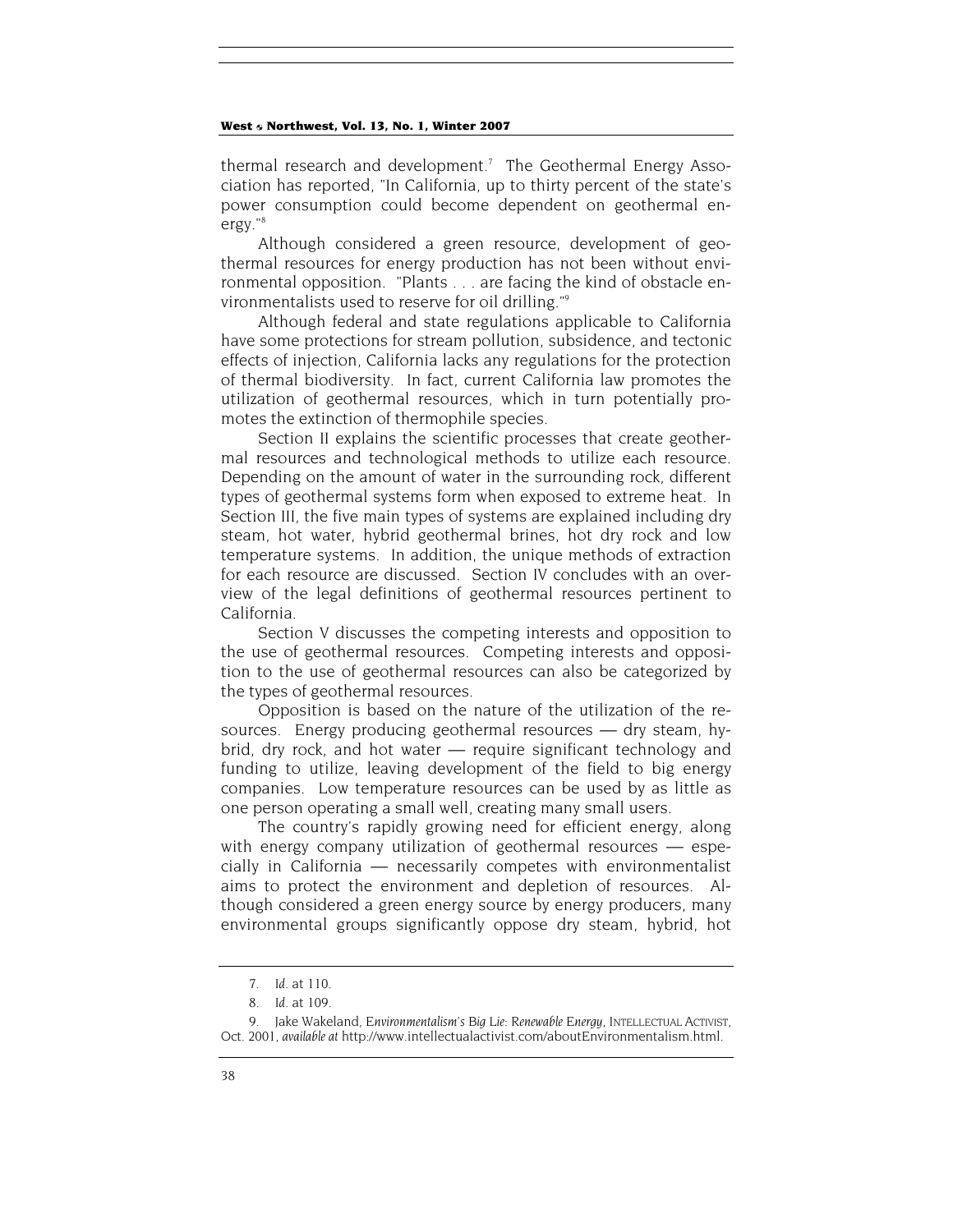rock, and hot water systems. Environmentalists point out that geothermal resources are still finite resources and not a renewable source of energy.<sup>10</sup> There is also competition among users and extractors of the resource.

Section VI explains some of the environmental concerns pertinent to geothermal resources, predominantly the potential loss of biodiversity. This section discusses energy plant discharge of heated geothermal water of high mineral concentration into surface streams, resulting in thermal and mineral stream pollution. Fish species, which survive on a very strict temperature gradient, can be subject to die-offs if the temperature or mineral composition of the stream changes significantly. Section VI also discusses the particular characteristics of thermophiles that make them susceptible to extinction, and how geothermal resource utilization threatens a significant loss of thermophile biodiversity. Section VI concludes with discussions about the lack of knowledge regarding geothermal resources, various scientific unknowns, and groundwater depletion.

The remainder of the article is devoted to an understanding of federal and California geothermal law and geothermal resource utilization. Utilization of geothermal resources under California law requires three steps: the acquisition of the right to develop a geothermal resource, compliance with environmental requirements, and compliance with development and extraction requirements. If the mineral estate and surface estate have been split, siting rights and mineral rights must be acquired. Federal and California law merge where the United States has reserved a mineral right to a geothermal field that is accessible from a state or privately owned surface estate. Section VII first discusses applicable federal acquisition statutes, including the Geothermal Steam Act and cases arising out of the classification of geothermal resources as a mineral, water, or *sui generis*. Second, federal environmental and development regulations are discussed. Section VIII then addresses the acquisition and development of geothermal resources on California state and private lands and finally, California state and environmental development requirements.

Section IX concludes the article with a discussion of the need for preservation of thermophile biodiversity for future medical and scientific research. Section IX shows that current geothermal laws applicable to California address only the development, exploitation, and depletion of the state's geothermal resources. This article contends that because of the paltry scientific knowledge concerning geothermal resources, California law should provide for the protection of

<sup>10.</sup> Attempts to make geothermal resources renewable include injecting and re-injecting water into the geothermal field. These processes will be discussed *infra*, section VI.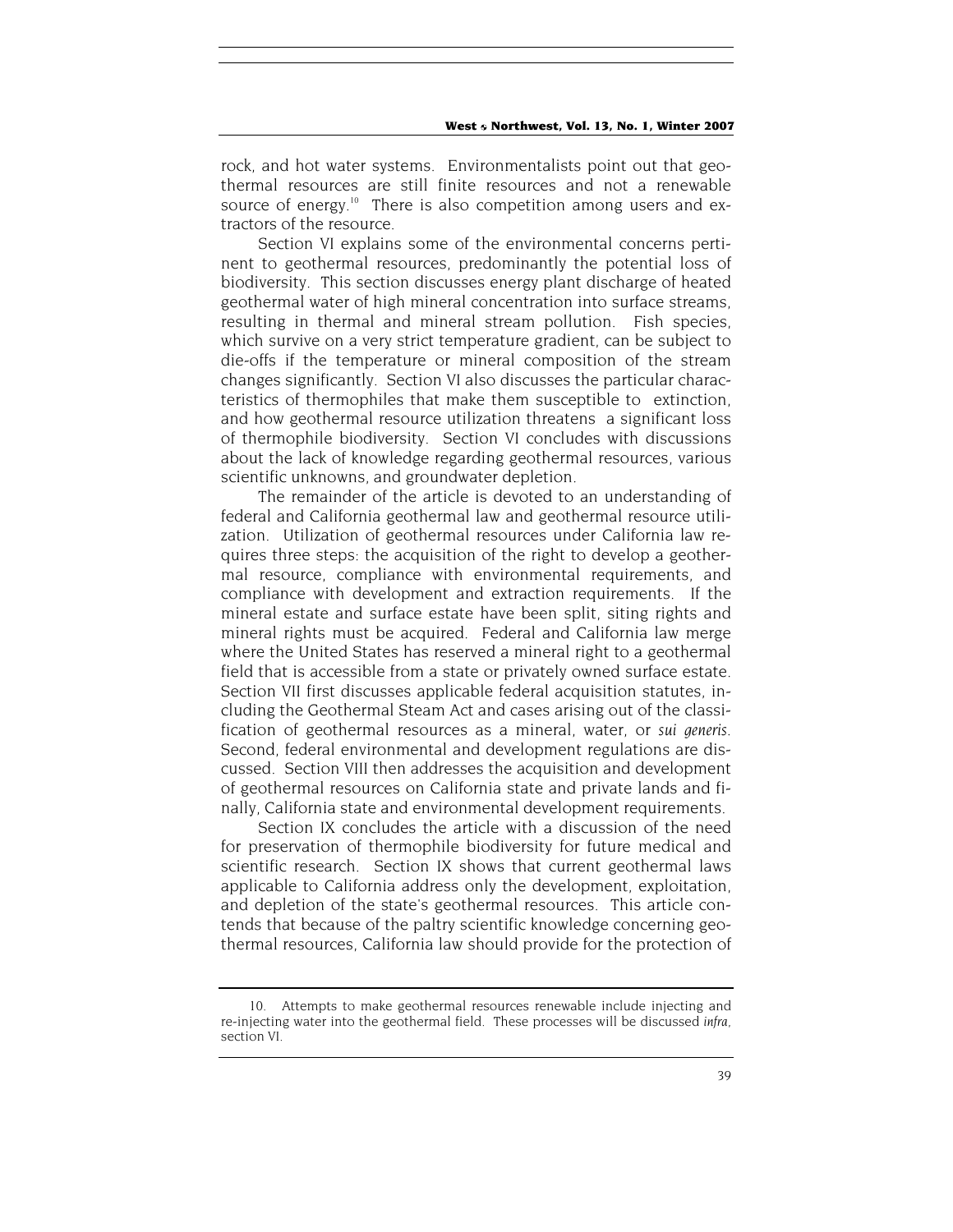thermophile biodiversity to ensure that valuable resources are not destroyed before they are understood or their economic potential recognized.

Until thermophile biodiversity can be shown to co-exist with the depletion, injection, and re-injection of geothermal resources, significant precautionary measures should be instated to protect California thermophile resources for future research and uses. If it is indeed true that there is a zero-sum game between preservation of thermophiles and development of geothermal resources, legislatures should look before they leap, given the economic and medical potential of thermophile diversity.

#### **II. Defining Types of Geothermal Resources**

This section begins with an overview of the scientific processes creating and affecting geothermal resources. The majority of this section explains the functional and substantive processes of each type of system, while recognizing that definitions of geothermal resources vary between federal and state regulators. This section then concludes with the basic definitions pertinent to California geothermal resources.

The term geothermal, in its most basic sense, is simply the heat radiated from the core of the earth.<sup>11</sup> Geothermal resources are generally categorized by the economic application of the resource. There are five major economic applications. Dry steam systems, hot water systems, hybrid geothermal brine systems, and hot dry rock systems are each primarily utilized for energy production. Low temperature systems are used primarily for domestic applications, including direct heating and mineral spas.

## **A. Tectonic Relationship of Earth, Plates, Magma, and Groundwater**

Although the earth is primarily composed of solid rock, the extreme heat radiated from the core causes the inner earth to take on fluid-like characteristics; the material constantly shifts and rearranges itself.<sup>12</sup> As mass moves away from the core and toward the surface, it begins to cool and takes on more rigid characteristics. At the surface,

<sup>11.</sup> It should be noted that many different geologic and tectonic processes cause heat production from within the earth. For a detailed discussion, *see* MICHAEL K. LINDSEY & PAUL SUPTON, GEOTHERMAL ENERGY: LEGAL PROBLEMS OF RESOURCE DEVELOP-MENT 3 (1975).

<sup>12.</sup> NEIL A. CAMPBELL, BIOLOGY 485 (3d ed. 1993)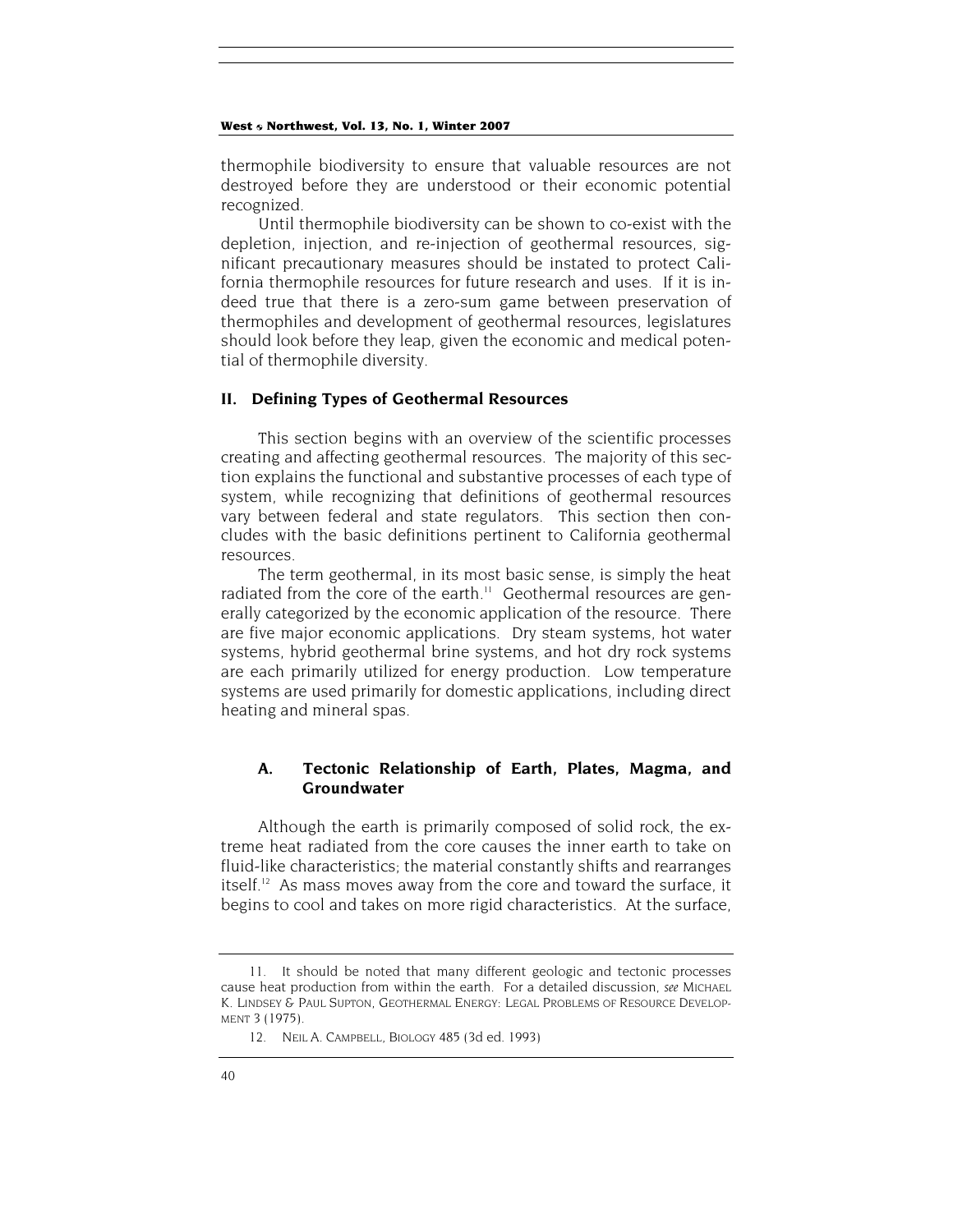the cooled material forms into plates.<sup>13</sup> These plates, in essence, float on top of the lower fluid layers of the earth. However, the plates do not stay in one place. They move around and collide into each other.14 Where two plates converge, one plate will move downwards in a process called subduction.<sup>15</sup> Plates can also move apart and grow when magma comes to the surface to create new plate material; that process is termed divergence. Two plates can also slide past each other, and that movement is termed "transform boundaries." It is these processes that produce geothermal resources. A geothermal resource is made up of three parts: heat, water, and minerals. Magma,<sup>16</sup> the molten rock that carries heat, is usually found deep below the earth's surface. However magma chambers close to the earth's surface can be found in areas of high tectonic activity, such as convergence zones along the Pacific Coast of California.<sup>17</sup> When the magma chamber is sufficiently close to the earth's surface, the heat from the chamber heats the surrounding groundwater.<sup>18</sup> The addition of high heat to water and rock causes chemical metamorphosis of minerals, some of which dissolve into the geothermal water. Thus, geothermal resources tend to have high mineral compositions. If there is a path for the groundwater to directly reach the earth's surface, the resulting flow of heated water is termed a hot spring, fumarole, or geyser, depending upon the specific characteristics of the flow.<sup>19</sup>

Hot springs are the most common surface manifestations of geothermal activity<sup>20</sup> and occur when there is a flow of water to the surface. They provide easy access to geothermal fluids and thus tend to be the most studied.<sup>21</sup> A fumarole occurs when less water is present, and the vent emits gases and vapor instead of liquid water. Hot

<sup>13</sup>*. Id*.

<sup>14</sup>*. Id*.

<sup>15</sup>*. Id*.

<sup>16. &</sup>quot;[M]agma [–] [a] hot, silicate, carbonate, or sulphide melt containing dissolved volatiles and suspended crystals, which is generated by partial melting of the Earth's [sic] crust or mantle and is the raw material for all igneous processes." AILSA ALLABY & MICHAEL ALLABY, OXFORD DICTIONARY OF EARTH SCIENCES 301 (2d ed. 2003)

<sup>17. &</sup>quot;[M]agma chamber [–] [a] region, postulated to exist below the Earth's surface, from which magma is received from a source region in the deep crust or upper mantel, stored, and from which it moves to the Earth's surface at the site of a volcano." *Id*.

<sup>18.</sup> Water other than groundwater may be present in interstitial areas, below the soil.

<sup>19. &</sup>quot;[H]ot spring [–] [a] continuous flow of hot water through a small opening on to the Earth's [sic] surface. The water is usually groundwater heated at depth by hot rocks and recycled to the surface by convection." ALLABY, *supra* note 16. *See also*  LINDSEY, *supra* note 11.

<sup>20.</sup> MARSHALL J. REED, *The Collection of Geothermal Fluid Samples for Chemical Analysis*, GEOTHERMAL PROF'L PAPERS 4 (Cal. Dep't of Conservation, Div. of Oil and Gas 1975).

<sup>21</sup>*. Id*.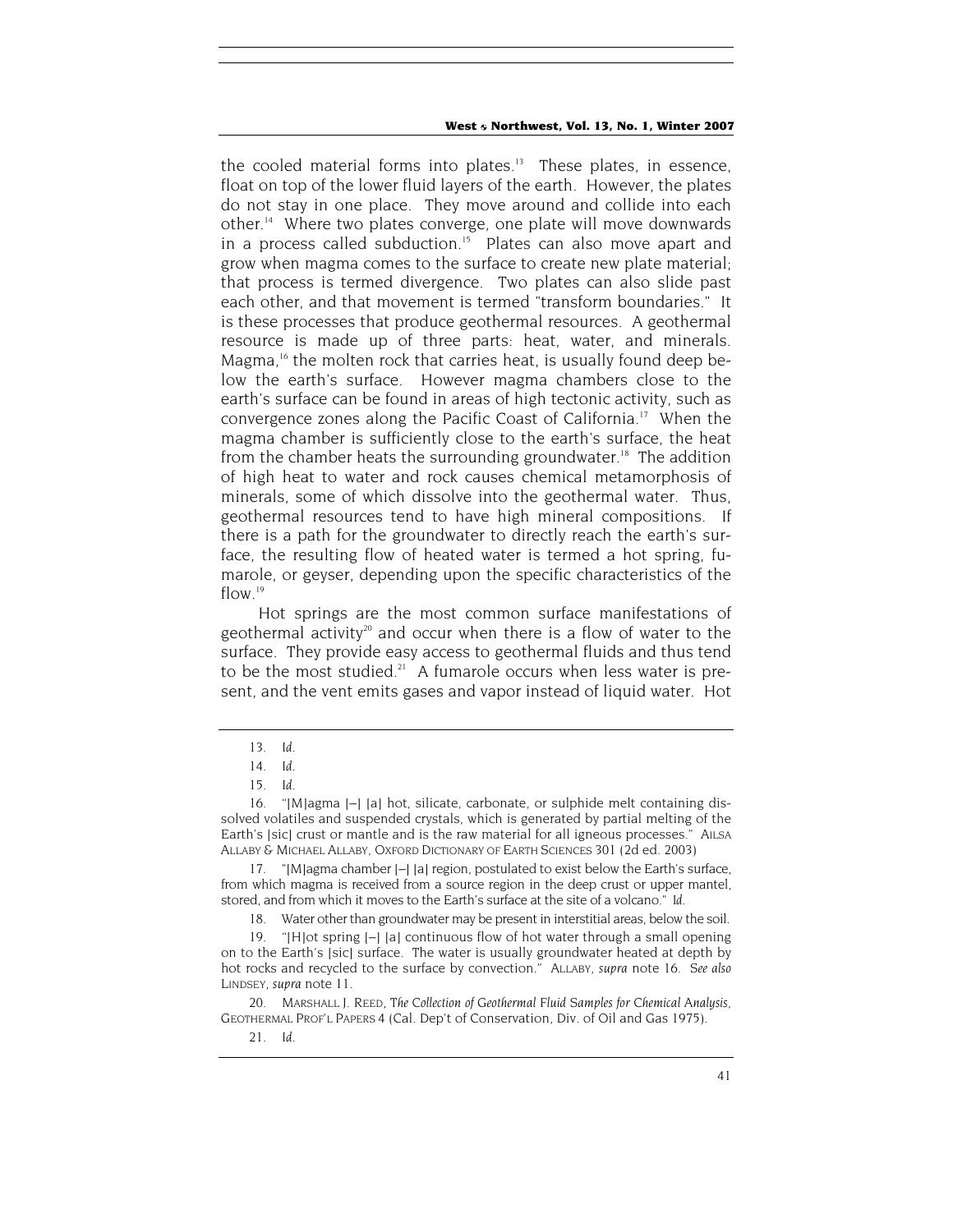springs that undergo dry periods may become fumaroles.<sup>22</sup> Hot springs and fumaroles can be important surface manifestations of geothermal fields, the term used to define areas of high heat concentrations and flow.<sup>23</sup> Much of the categorization and local regulation of geothermal resources is based on the definition of various geothermal fields.

The composition and temperature of the reservoir determines to what economic application category the geothermal resource belongs: dry stream, hot water, hybrid geothermal brine, hot dry rock, and low temperature water. Resources may also be defined by physical states: liquid, vapor, or a mixture of liquid and vapor termed "dominant phase."<sup>24</sup> Dominant phase resources are utilized in hybrid or "combined" systems.

## **B. Dry Steam Systems**

When the resource emits predominantly vapor, the resource is defined as a dry steam geothermal resource.<sup>25</sup> Dry stream resources are the most readily usable geothermal resource for generating electricity. Basically, a well is drilled to access the geothermal dry steam in a reservoir, which in turn passes through the drilled hole to the surface. Once at the surface, the steam expands and drives a steam turbine.<sup>26</sup> Typically, after passing through a turbine, the steam is discharged to a condenser and mixed with cool water.<sup>27</sup> The heated water is then pumped to a cooling tower where most of the condensate is evaporated.<sup>28</sup> The water is then returned to the condenser. The excess water that does not evaporate is re-injected into the reservoir through re-injection wells.<sup>29</sup>

Because it produces energy directly, dry steam is easily utilized. Also, due to its vaporous nature, it has a less corrosive effect on wells

<sup>22</sup>*. Id*.

<sup>23. &</sup>quot;Geothermal Fields – the anomalously high rate of heat flow may be due to present, or fairly recent, orogenic or magmatic activity, or to the radioactive decay of isotopes K, Th, and U where these occur at very high concentrations in crustal granites." ALLABY, *supra* note 16, at 230.

<sup>24.</sup> LINDSEY, *supra* note 11, at 5.

<sup>25. &</sup>quot;In such a field, the porous hot zone is overlaid by an immense steam reservoir, in turn covered by impermeable rock. For this condition to exist, fluid pressures in the reservoir must be below hydrostatic. When that is the case, the steam becomes superheated." *Id*.

<sup>26</sup>*. Id*.

<sup>27</sup>*. Id*. That is the process at Geysers Field in California. *Id*. at 43. *See also* Geysers Geothermal Ass'n, *Geysers Field*, (2006), http://www.thegga.org/ (describing California's geysers).

<sup>28.</sup> LINDSEY, *supra* note 11, at 5.

<sup>29</sup>*. Id*.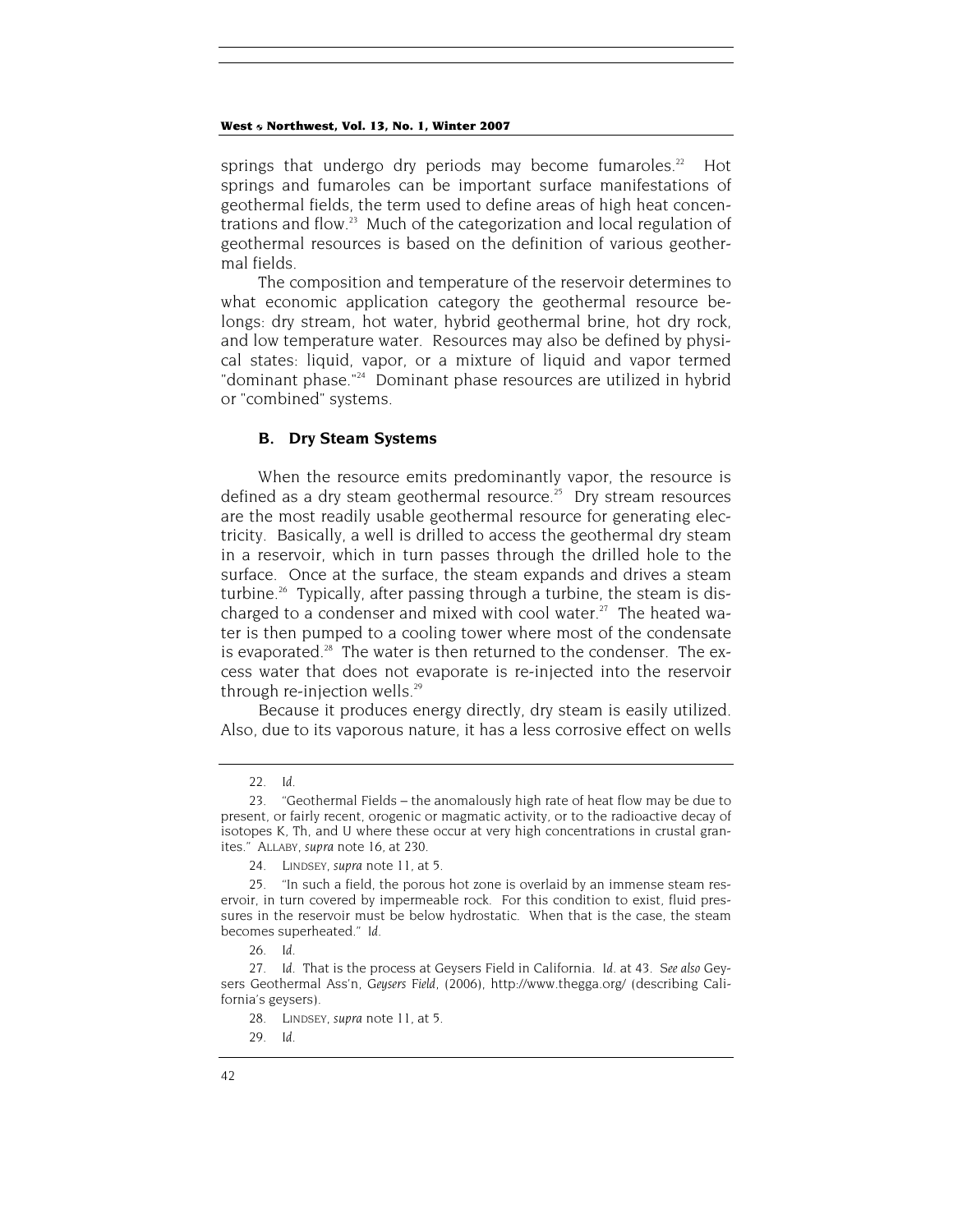and machinery used in geothermal energy plants than other methods of production.30 However, the geological conditions that create dry steam fields are rare and only utilized in a few commercial fields  $g$ lobally. $31$ 

One such field is Geysers Field in California. Located in Napa County, Geysers Field has been operating a dry steam turbine system since 1960.<sup>32</sup> Four of the cases discussed later in this article, United States v. Union Oil,<sup>33</sup> Occidental Geothermal Inc., v. Simmons,<sup>34</sup> Geothermal Ki*netics, Inc v. Union Oil*, 35 and *Pariani v. State of California*, 36 involve Geysers Field.<sup>37</sup>

## **C. Hot Water Systems**

Most geothermal resources consist of liquids stored in reservoirs at very high temperatures and pressures.<sup>38</sup> When the temperature of the water is higher than the boiling point, 212 °F, it is termed "hot water." It remains in liquid form only as long as it is subject to extreme underground pressure.<sup>39</sup> Hot water resources can generate electricity through flash steam or binary processes.

Flash steam energy generation is used when water temperatures exceed 350 °F. The process takes advantage of the ability of highlypressurized geothermal liquids to "flash" into steam as they reach the surface.<sup>40</sup> In this system, the water is brought to the surface through a well and allowed to flash; the resulting steam drives a turbine.

Binary systems generate electricity from hot water geothermal resources with temperatures of 212°F to 350°F. In these systems, the hot water resource heats a secondary fluid, called a working fluid, which has a lower boiling point than that of water. The working fluid is heated and the vapor from the working fluid drives a turbine.<sup>41</sup>

<sup>30</sup>*. Id*.

<sup>31</sup>*. Id*.

<sup>32</sup>*. Id*. at 37-38. Geysers Field is a joint venture conducted by the Magma Power Company, the Thermal Power Company of San Francisco, and Pacific Gas and Electric Co.

<sup>33</sup>*. United States v. Union Oil Co.*, 549 F.2d 1271 (9thCir. 1977).

<sup>34</sup>*. Occidental Geothermal, Inc. v. Simmons*, 543 F. Supp. 870 (N.D. Cal. 1982).

<sup>35</sup>*. Geothermal Kinetics, Inc. v. Union Oil Co*., 141 Cal. Rptr. 879 (1977).

<sup>36</sup>*. Pariani v. State of California*, 164 Cal. Rptr. 683 (1980).

<sup>37.</sup> Ralph B. Kostant, *Summary of Geothermal Law,* THE NATURAL RESOURCES LAW MANUAL 237 (Richard J. Fink ed., 1995).

<sup>38.</sup> LINDSEY, *supra* note 11, at 5.

<sup>39.</sup> KOSTANT, *supra* note 37, at 229.

<sup>40</sup>*. Id*.

<sup>41.</sup> KOSTANT, *supra* note 37, at 229.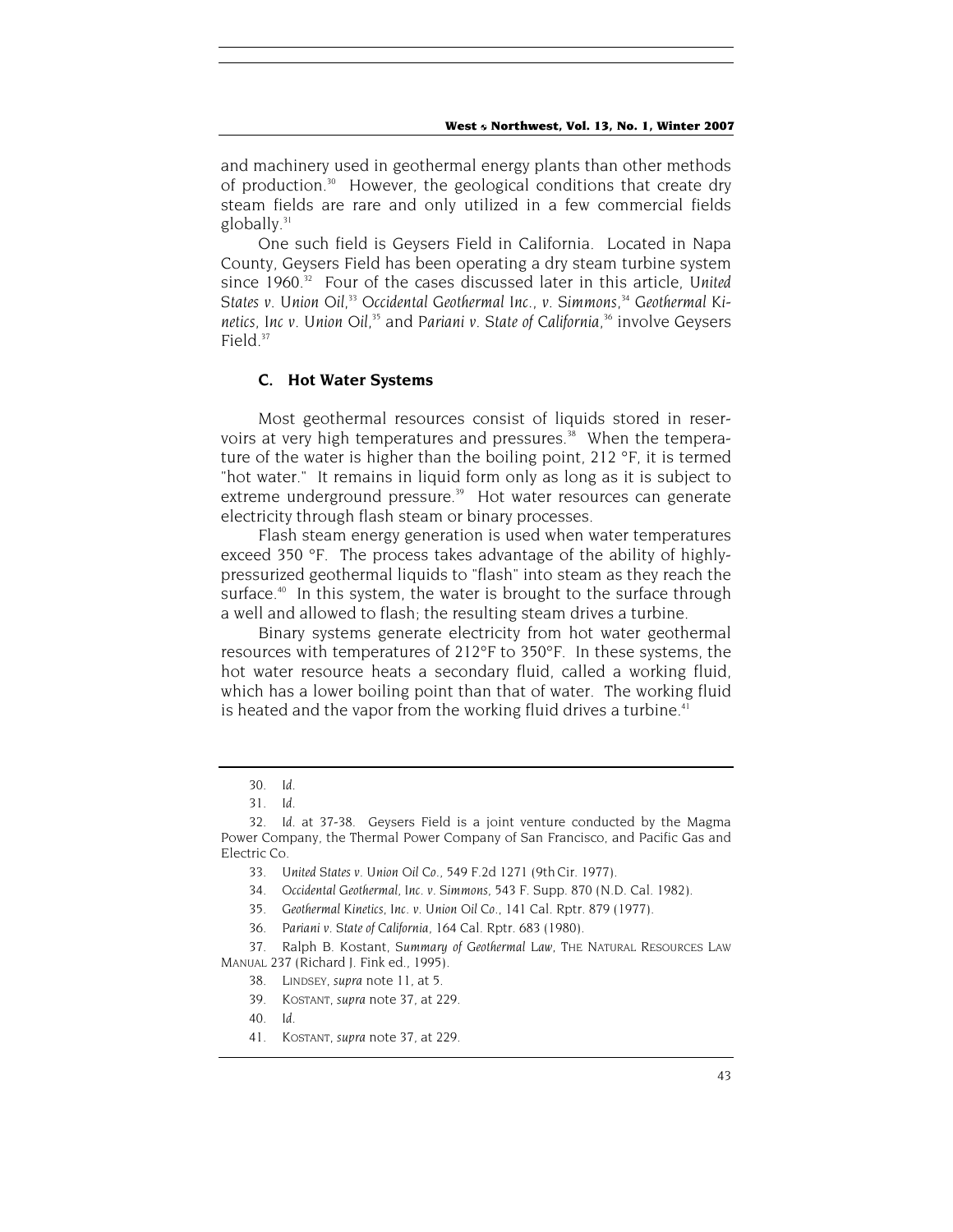## **D. Hybrid Geothermal Brine Systems**

In geothermal reservoirs with concentrated saline solutions, minerals from the surrounding rock leach into the solution.<sup>42</sup> These solutions are termed "geothermal brines." Some of these brines contain a mixture of hot pressurized water and natural gas.<sup>43</sup> Hybrid power systems are capable of generating electricity from both of the resources.

One plant that uses geothermal brines is the United States Department of Energy's Pleasant Bayou Hybrid Power System in Bayou, Texas, which started generating electricity in 1990.<sup>44</sup> The Bayou plant first extracts natural gas from the geothermal brines. The natural gas is then burned in a gas engine to directly generate electricity.<sup>45</sup> The exhaust heat from the gas engine is then combined with the geothermal brine heat to generate additional electricity.<sup>46</sup>

## **E. Hot Dry Rock Systems**

Hot dry rock technology is an artificial geothermal resource. Hot dry rocks are usually granitic, found at depths of 8,000 to 20,000 feet, $47$  and have high heat production. $48$  To exploit the heat generated at these locations, a well is drilled and water is injected into the rock at extremely high pressures to fracture the surrounding rock, thereby creating a reservoir.<sup>49</sup> The injected water is subsequently heated as it flows through the rock. Secondary wells are then drilled to extract the heated water and generate electricity.<sup>50</sup> The water cooled from electrical generation is then recirculated and re-injected into the artificial geothermal reservoir. $51$ 

<sup>42.</sup> These metals are "important intermediaries in the deposition of ore deposits." ALLABY, *supra* note 16, at 230.

<sup>43.</sup> KOSTANT, *supra* note 37, at 230.

<sup>44</sup>*. Id*. *See also* U.S. Dep't of Energy, *A History of Geothermal Energy in the United States*, (Nov. 1, 2006), http://www.eere.energy.gov/geothermal/history.html.

<sup>45.</sup> KOSTANT, *supra* note 37, at 230.

<sup>46</sup>*. Id*.

<sup>47</sup>*. Id.*

<sup>48.</sup> The high heat production is a "result of the decay of radiogenic materials rather than merely residual heat." ALLABY, *supra* note 16, at 230.

<sup>49.</sup> DAVE V. DUCHANE, HOT DRY ROCK: A VERSATILE ALTERNATIVE ENERGY TECHNOLOGY 1 (Society of Petroleum Engineers 1995), *available at* http://www.ees4. lanl.gov/hdr/documents/SPE30738.pdf; *see also* KOSTANT, *supra* note 37, at 230.

<sup>50.</sup> Duchane, *supra* note 49, at 1.

<sup>51</sup>*. Id*. at 4. A hot dry rock technology study was performed by the Los Alamos National Laboratory at Fenton Hill, New Mexico, which reported a second phase water loss of seven percent. Other than the water loss, the system is basically a closed loop system. *Id*. at 1.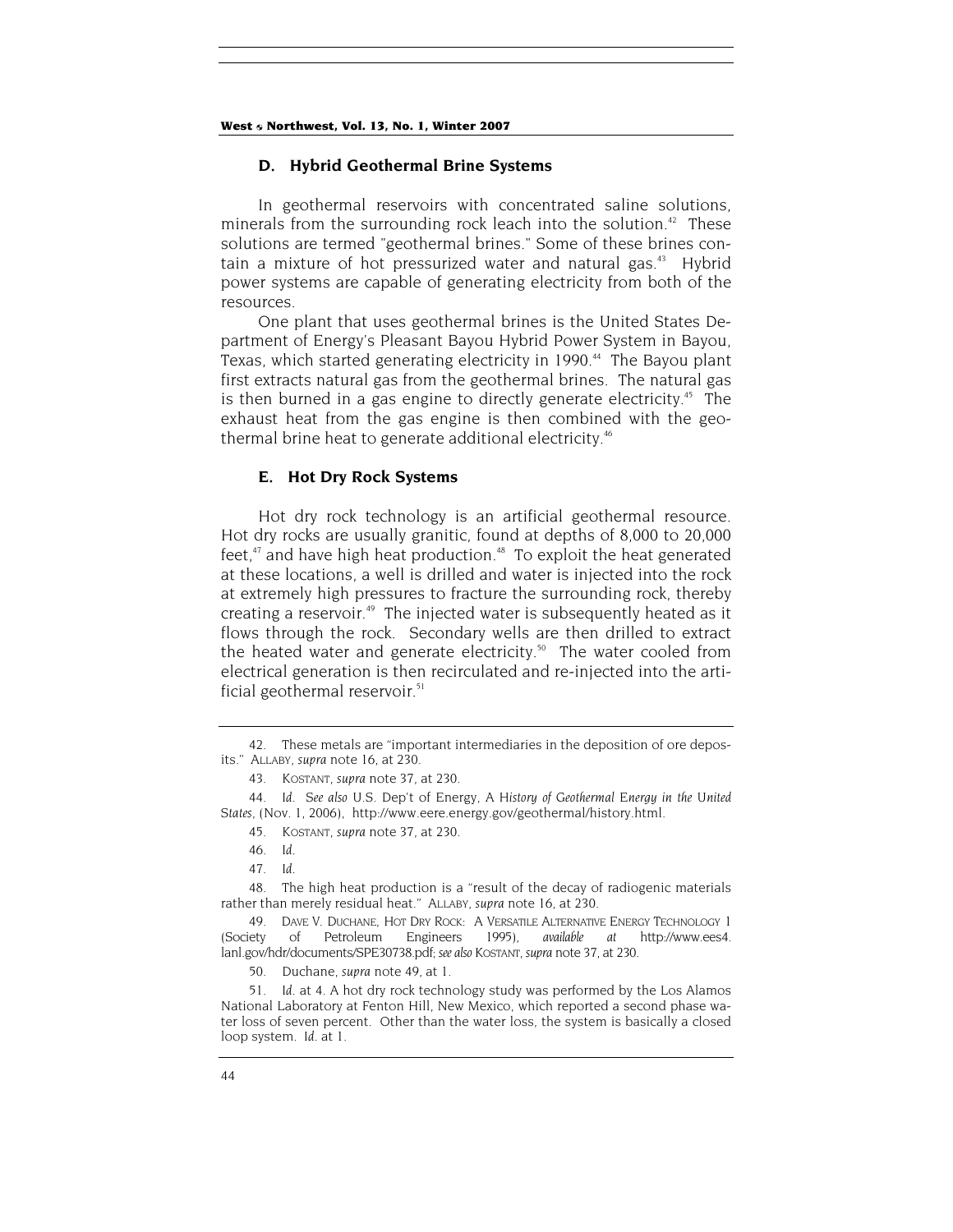#### **F. Low Temperature Water Systems**

Low temperature geothermal water is any geothermal resource cooler than the boiling point of water.<sup>52</sup> These waters are currently incapable of efficiently generating electricity.<sup>53</sup> However, these resources can be used for direct heating applications.<sup>54</sup> Communities have utilized direct heating to heat buildings in the United States since the 1800s.<sup>55</sup> This resource can also be used in mineral spas and for heat in commercial applications, including greenhouses and food processing.<sup>56</sup>

#### **G. California Definitions**

The legal definitions of what constitute dry steam, hot water, and low temperature water inform regulatory controls. In California, for example, the Geothermal Section of the Department of Conservation Oil and Gas Division oversees geothermal resources on both state and private lands.<sup>57</sup> California regulations define a high temperature geothermal fluid as a "naturally heated subterranean fluid with a surface temperature equal to or higher than the boiling point of water."58 A low temperature geothermal fluid is defined inversely as a "naturally heated subterranean fluid with a surface temperature below the boiling point of water at ambient atmospheric pressure."59 California defines usable thermal energy as "usable heat energy contained in geothermal fluid."<sup>60</sup>

## **III. Competing Interests**

Geothermal resources have different competing interests, depending upon the classification of the resources as dry steam, hot water, hybrid, and hot rock, or alternatively, low temperature water. This section first addresses competing interests and environmental

<sup>52.</sup> CAL. CODE REGS. tit. 14, § 1920.1 (2006).

<sup>53.</sup> Laura MacGregor Bettis, Comment, *In Hot Water: Can Idaho's Ground Water Laws Adequately Govern Low Temperature Geothermal Resources?,* 39 IDAHO L. REV. 113, 124 n.54 (2002).

<sup>54</sup>*. Id.* at 118, 125, 131.

<sup>55</sup>*. Id.* at 113.

<sup>56.</sup> KOSTANT, *supra* note 37, at 230.

<sup>57.</sup> CAL. DIV. OF OIL & GAS, DRILLING AND OPERATING GEOTHERMAL WELLS IN CALI-FORNIA 1 (5th ed. 1990), *available at* ftp://ftp.consrv.ca.gov/pub/oil/publications/pr7s.pdf.

<sup>58.</sup> CAL. CODE REGS. tit. 14, § 1920.1 (2006).

<sup>59</sup>*. Id.*

<sup>60</sup>*. Id.*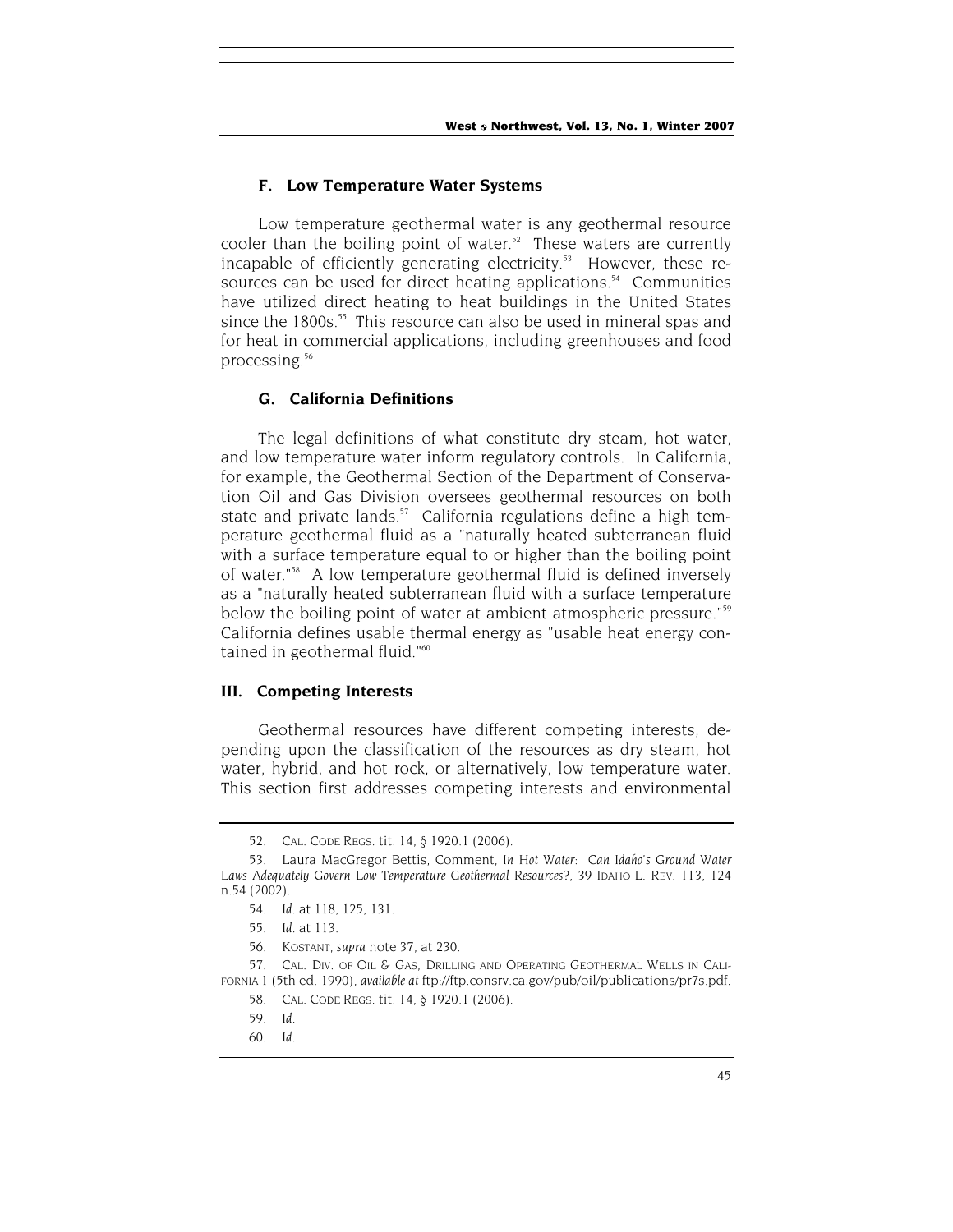opposition to the energy-producing geothermal resources. Although geothermal energy production is thought of as "green energy," construction of geothermal plants may nonetheless be met with environmental opposition, much like the debate over whether windmill farms harm birds.<sup>61</sup> Second, this section concludes with how uses of low temperature water may cause conflict.

## **A. Dry Steam, Hybrid, Dry Rock, and Hot Water Energy Generation**

The growing need for efficient renewable energy in California and elsewhere has led to research into green energy sources such as wind, solar, and geothermal energy production. $62$  This section addresses the economic limitations of geothermal resources and the environmental opposition to their use.

The expense of harnessing and transferring geothermal energy adds to the scarcity of geothermal resources, to make the industry "high-risk and capital intensive."<sup>63</sup> The risk means larger energy companies with sufficient capital dominate the industry. Companies have to build the plants, transfer the power once it is generated, and mitigate the effects of high mineral content and toxicity on equipment and operating staff.<sup>64</sup>

Geothermal resource utilization requires that the geothermal resource be used "at or very near the site of its production."<sup>65</sup> Geothermal resources generate electricity because of their high temperatures. Thus, any transport of water or vapor over long distances would result in significant cooling of the resource and a loss of potential electrical generation.<sup>66</sup> Due to the need to harness the heat energy at the nearest possible surface location, geothermal plants are usually constructed in remote areas.<sup>67</sup>

Once power is generated, it must be transferred through power lines to users. Power transfer from remote areas requires the "acquisition of power line easements and the installation of transmissions lines."68 Such limitations on remote locations significantly affect the

<sup>61.</sup> Badiei, *supra* note 1, at 111.

<sup>62</sup>*. Id.* at 109.

<sup>63</sup>*. Id*. at 120 (internal quotation marks omitted).

<sup>64</sup>*. Id.*

<sup>65.</sup> KOSTANT, *supra* note 37, at 230.

<sup>66</sup>*. Id*.

<sup>67</sup>*. Id*.

<sup>68</sup>*. Id*.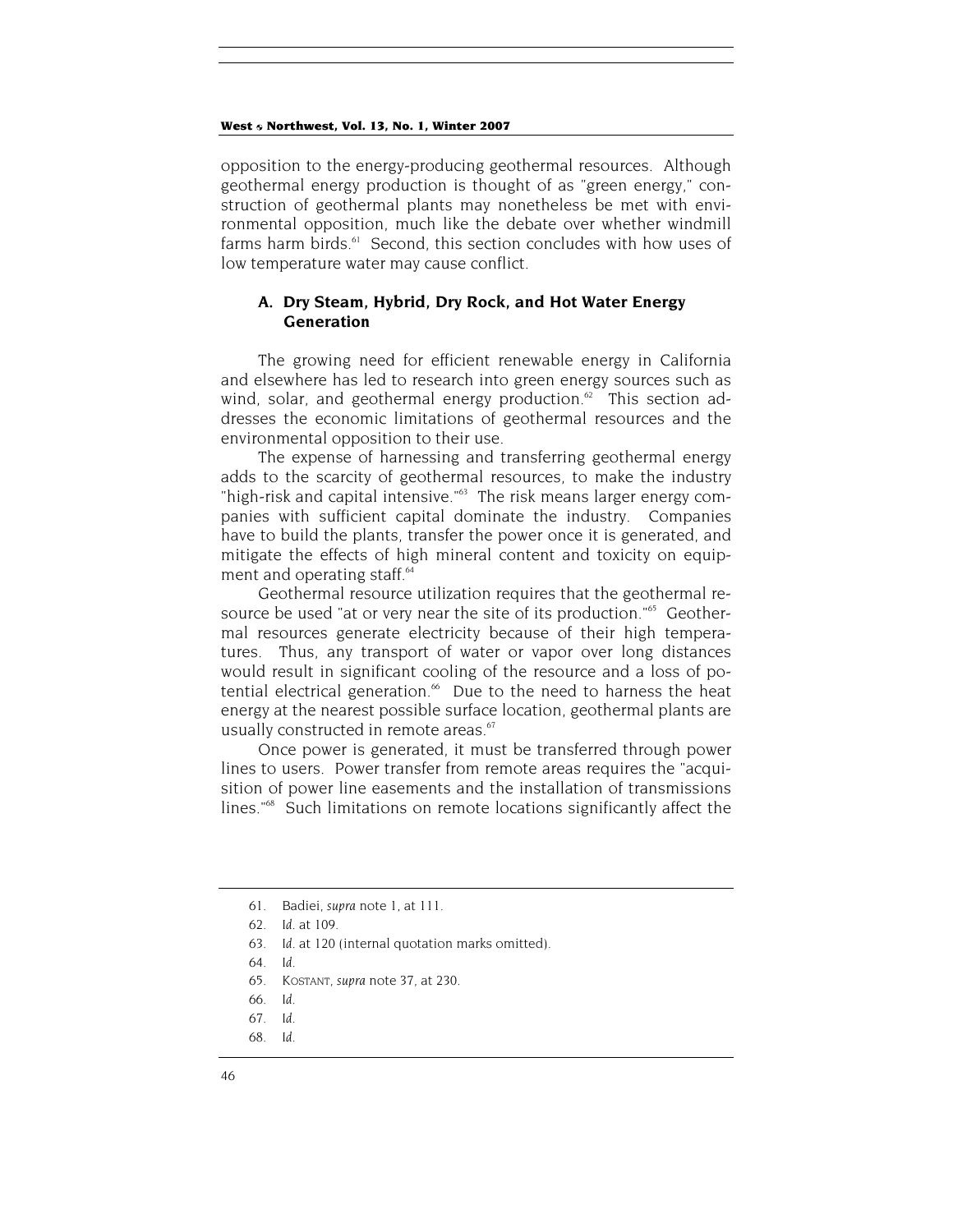cost effectiveness of geothermal power plants.<sup>69</sup> The remote location of the power plant also contributes to the environmental concerns.<sup>70</sup>

The mineral content of the water or steam also contributes to the expense of energy generation. For example, California's Salton Sea Geothermal Field "produces high temperature, high salinity water. Maximum temperatures range from 220 °C to 360 °C . . . and the concentration of dissolved solids is up to 35% by weight."71 The combination of high temperatures and high concentrations of dissolved solids causes severe erosion of the carbon steel well casing "used to bring the resource to the surface."<sup>72</sup> Erosion of the well casing and related equipment can result in blowouts. Therefore, geothermal well equipment must meet blowout prevention standards, adding to the  $costs<sup>73</sup>$ 

Geothermal power plants are usually proposed in rural areas that for the most part remain in a natural state, and therefore they often trigger environmental opposition. Northern California groups have argued that geothermal plants will "further carve up forests" that local Native American tribes consider to "be part of their sacred lands."<sup>74</sup> One pro-industry article claims that environmental opposition to geothermal plants in California is "no less hostile than [the] attitude toward all other forms of man-made power. After the installation of hundreds of 'alternative' energy plants in the state . . . the greens have begun to reject one renewable power technology after another."75 Some of the reasons for the strong environmental opposition are noted in the environmental concerns section of this article.

## **B. Low Temperature Uses**

Low temperature geothermal water is used for many different applications including direct heating, mineral spas, and religious ceremonies and customs. For naturally-occurring hot springs, con-

74. Badiei, *supra* note 1, at 111.

75. Wakeland, *supra* note 9. "In 1995, the Northern Sonoma County Pollution Control District and the Sonoma County District Attorney sued Central California Power Agency over hydrogen sulfide emissions at the world's largest geothermal plants at The Geysers. They imposed a settlement payment of \$150,000 . . . . Plans to build a pair of 48 MW [megawatt] geothermal plants near Medicine Lake are facing the kind of obstacles environmentalists used to reserve for oil drilling. Local environmental groups claim that the project threatens the system of lava tubes and volcanic aquifers surrounding the lake and that the Shasta crayfish, an endangered species, might be affected." *Id*.

<sup>69</sup>*. Id*.

<sup>70.</sup> Badiei, *supra* note 1, at 111-112.

<sup>71.</sup> REED, s*upra* note 20, at 1.

<sup>72</sup>*. Id*. at 4.

<sup>73.</sup> CAL. PUB. RES. CODE § 3739 (2006).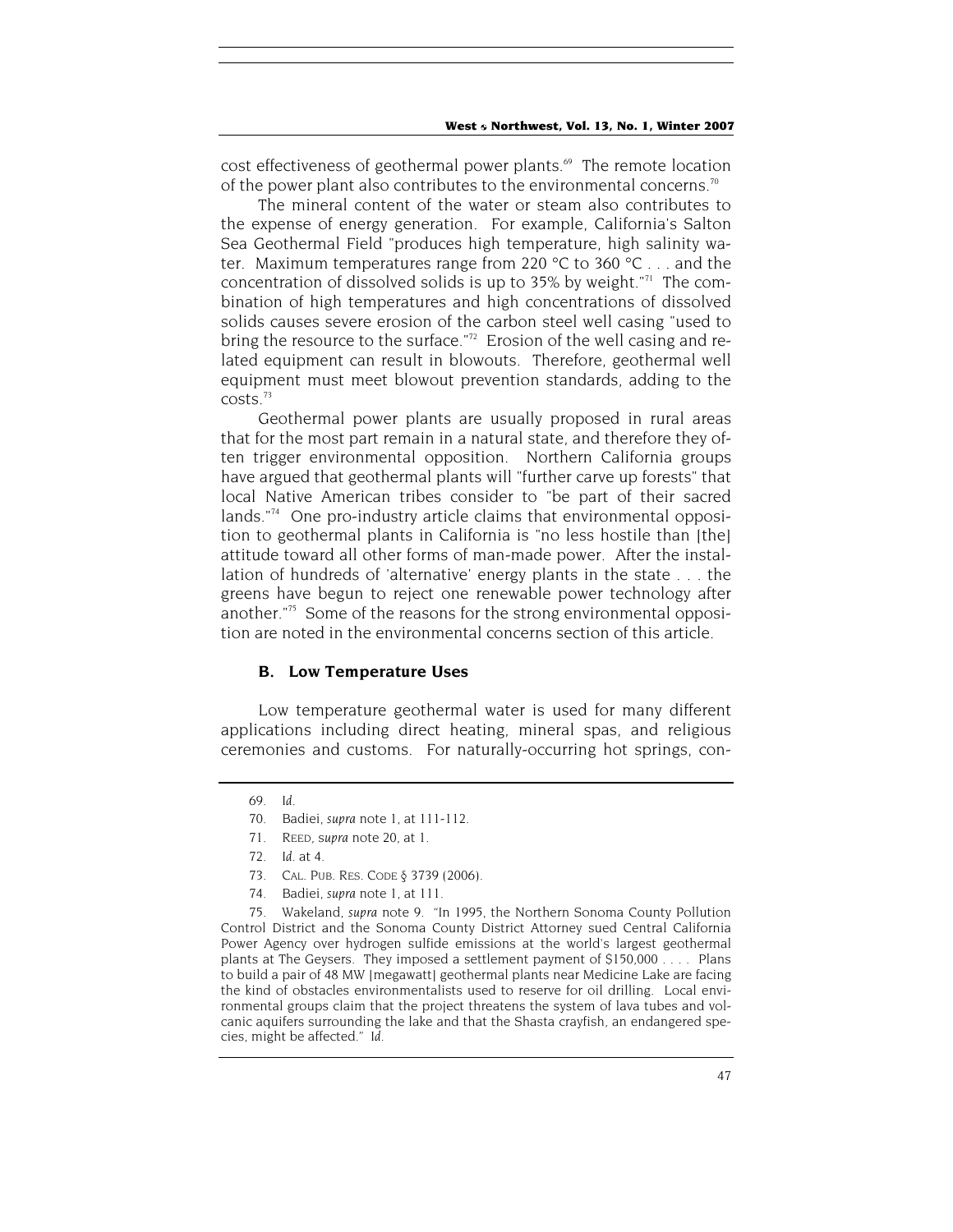flict arises between religious users, local users, and environmental protection interests.<sup>76</sup> Private property rights and tourism concerns have clashed in areas with geothermal fields capable of providing geothermal resources for mineral spas. $77$ 

While energy producers in the U.S. rarely heat buildings with low temperature resources, the method has the potential to be a cost effective local heat source.<sup>78</sup> Low temperature systems developed in Idaho in the 1800s are still in use today, heating private homes and government buildings, including the state capital building.<sup>79</sup> Globally, direct heat is often used in geothermal regions; for example, Iceland warms 90 percent of the buildings in its capital with direct heating.<sup>80</sup> Direct heating can also be used in food processing applications and in heating commercial greenhouses.<sup>81</sup>

In California, naturally occurring hot springs provide public enjoyment and income for private spa enterprises. $82$  Conflict may arise between local users who have developed the resource by constructing bathing pools and groups exercising religious or cultural customs.<sup>83</sup> Many eastern cultures believe that the mineral water aids in longevity and health. To comply with health regulations, owners of hot springs used for human bathing must regularly drain and clean the pools.<sup>84</sup> This can result in runoff of human waste, cleaning compounds, and thermal pollution to nearby streams, thereby affecting the local ecosystem health and biodiversity. In addition, the cleaning and scrubbing of the hot spring necessarily results in the loss of thermophile species growth. Some areas, such as Yellowstone Na-

<sup>76.</sup> Badiei, *supra* note 1, at 111. "According to Felice Pace of the Klamath Forest Alliance, an environmental group challenging the construction of two geothermal projects, 'the plants will further carve up forests in Siskiyou County and [are opposed by] Indians who consider the sites to be part of their sacred lands.'" *Id*.

<sup>77.</sup> Herbert M. Atienza*, New Ordinance Brews Property-Rights Issue*, THE PRESS-ENTERPRISE (Riverside, Cal.), Aug. 11, 2004, at B01.

<sup>78.</sup> Bettis, s*upra* note 53, at 114-15.

<sup>79</sup>*. Id.* at 114.

<sup>80</sup>*. Id*.

<sup>81</sup>*. Rosette v. United States,* 277 F.3d 1222, 1225 (10th Cir. 2002). Appellants utilized geothermal resources to heat greenhouses for the commercial growing of roses.

<sup>82</sup>*. See generally* MARJORIE GERSH-YOUNG, HOT SPRINGS & HOT POOLS OF THE SOUTH-WEST (Aqua Thermal Access 1998), the classic tour guide.

<sup>83.</sup> Greg Cruey, *Bali: THE Southeast Asian Destination: Politics and History of Bali Tourism*, (2006), http://goasia.about.com/od/indonesia/a/balioverview\_3.htm. "[T]ourism requires electricity; but generating electricity can require hard choices, as with plans for a geothermal power station at Bedugal, a sacred mountain lake. Which is more sacred: religion or the economy?" *Id*.

<sup>84.</sup> CAL. HEALTH & SAFETY CODE § 116043 (2006).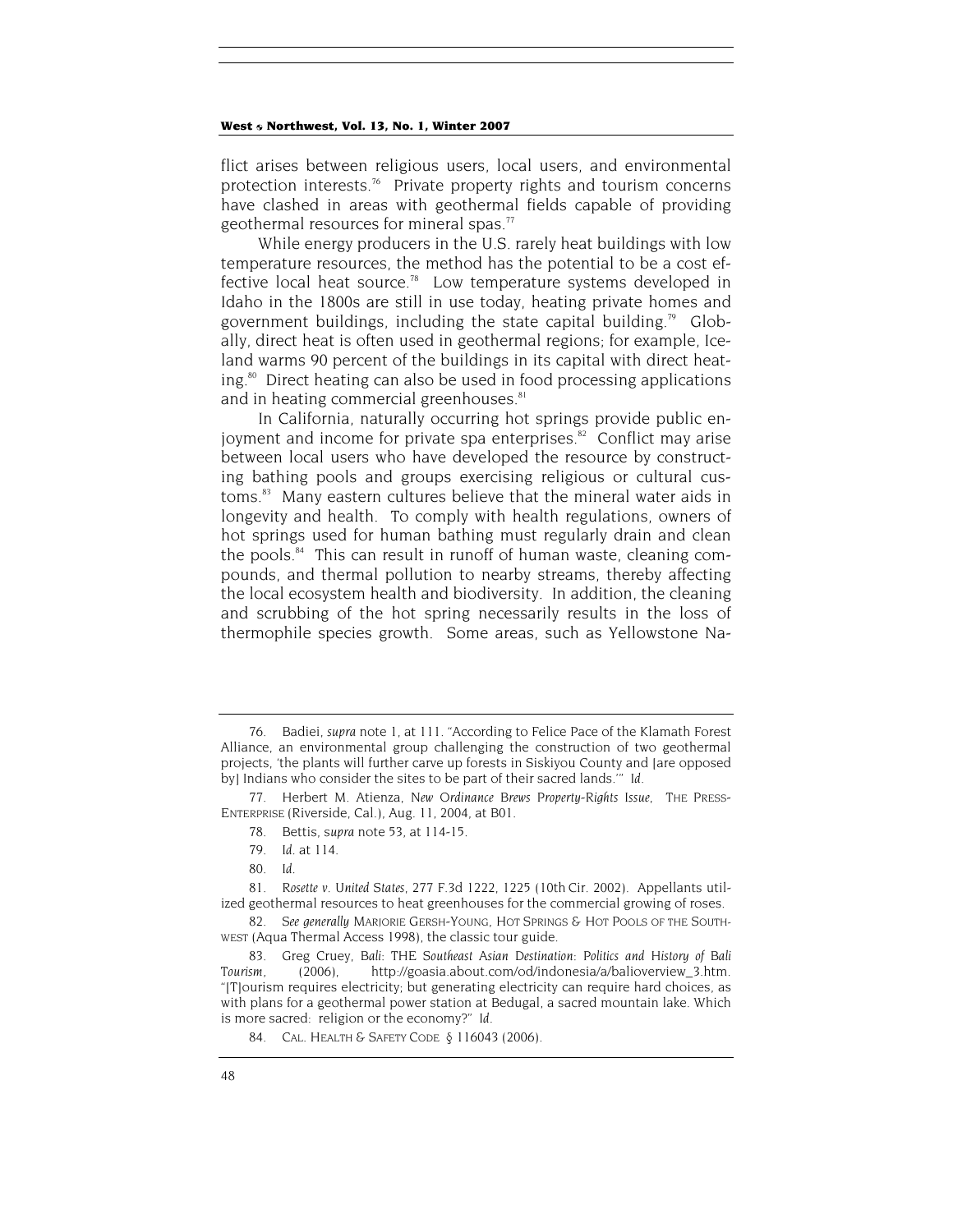tional Park, completely forbid human bathing or soaking in natural hot springs.<sup>85</sup>

Conflict also arises in areas where low temperature geothermal resources are extracted from wells for use in mineral spas. For example, the City of Desert Hot Springs in southern California passed a zoning ordinance that illustrates these conflicts. The city is located directly above the Desert Hot Springs Geothermal Field, which has supported the development of a significant mineral spa tourist industry.<sup>86</sup> In order to further profit from the tourism and with "strong lobbying support from local spa owners,"87 the city enacted a hot water spa district in its zoning code that strictly limits development. The zoning "essentially puts a moratorium on new home construction within the newly designated zones."<sup>88</sup> The zoning change has met opposition from local landowners who purchased land within the district with the intention of building single-family homes.<sup>89</sup> Larger developers are required to include mineral spa hotels with any new development.<sup>90</sup> The zoning may harm geothermal resources because it effectively requires the development, depletion, and ultimate exhaustion of the resources.

## **IV. Environmental Concerns**

This section discusses some of the environmental impacts of geothermal resource use. Defining geothermal energy production as "green" may be misleading. Although apparently less environmentally damaging than fossil fuel and nuclear energy production, geothermal energy does have adverse environmental impacts.<sup>91</sup> Potential impacts include noise and air pollution associated with the construction of geothermal plants, subsequent thermal and mineral stream pollution from plant discharge, loss of thermophile biodiversity and geologic record, unknown groundwater depletion and subsidence, and tectonic effects of injection and re-injection of water into geothermal reservoirs. In addition, plant construction may conflict with the Endangered Species Act.

<sup>85.</sup> National Park Service, *Yellowstone National Park: Minimizing Your Impact on a Fragile Park*, (2006), http://www.nps.gov/yell/planyourvisit/impact.htm. "Yellowstone's thermal features are extraordinary natural wonders. Most are formed through decades or centuries of natural processes . . . . Swimming or bathing in the thermal pools or streams whose waters flow entirely from a thermal spring or pool is prohibited." *Id*.

<sup>86.</sup> Atienza, *supra* note 77.

<sup>87</sup>*. Id*.

<sup>88</sup>*. Id*.

<sup>89</sup>*. Id*.

<sup>90</sup>*. Id*.

<sup>91.</sup> Badiei, *supra* note 1, at 111.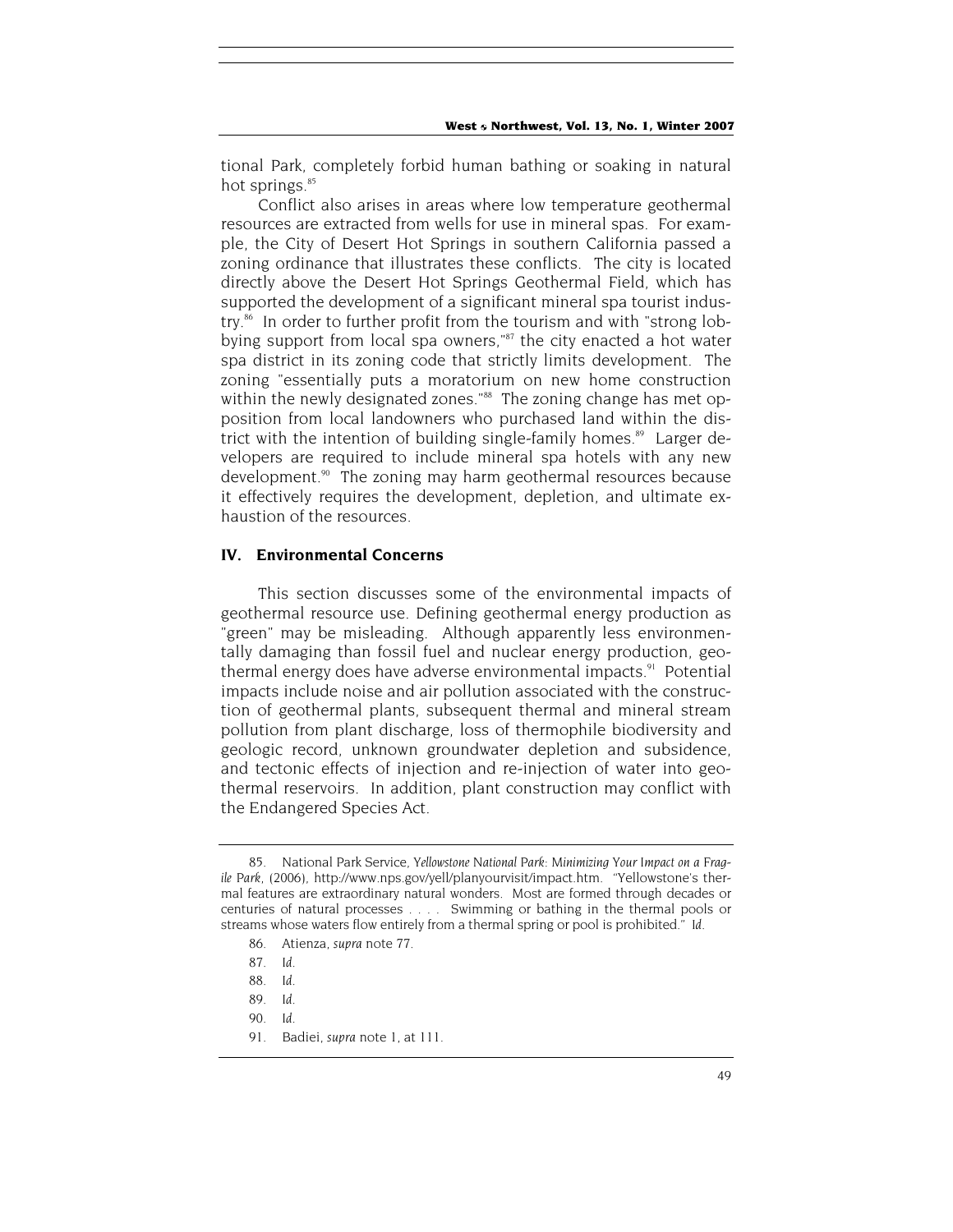#### **A. Noise, Air Pollution, and Endangered Species Habitat**

As noted above, the need to harness geothermal energy close to the source requires the construction of energy plants in remote areas. The geothermal plant itself can add to noise pollution, $92$  which can be particularly harmful to the habitat of an endangered or threatened species. Many species, including birds, frogs, and mammals, rely on calls and sounds to mate, interact, feed their young, and warn of predators.

Although they generate significantly less pollution than a fossil fuel plant, geothermal plants can also harm air quality. $93$  Geothermal plants release hydrogen sulfide and carbon dioxide into the atmosphere.<sup>94</sup> However, the U.S. Department of Energy reports that up to 99.9 percent of the hydrogen sulfide could be eliminated through technological processes.<sup>95</sup>

## **B. Thermal and Mineral Stream Pollution and Geothermal Brine**

Thermal stream pollution occurs when heated water is added to a surface stream, increasing its temperature. Fish and other aquatic or riparian species are intolerant to significant changes in temperature, which can result in population die-offs. Even minimal temperature changes can interfere with breeding by changing the temperature of eggs. Temperature pollution can be reduced using cooling towers.<sup>%</sup> However, the use of local water by cooling towers can cause a "'severe strain on the available water resource[s]."<sup>97</sup>

Mineral stream pollution occurs when water with a high or different mineral concentration is added to a surface stream, increasing its mineral content. The addition of geothermal brines to streams can also add to environmental degradation.<sup>98</sup> As discussed previously, minerals from surrounding rock leach into the solution, adding dissolved metals to the water.<sup>99</sup> Discharge of these minerals into streams changes the chemical and mineral composition of the stream, which affects instream species.<sup>100</sup>

<sup>92</sup>*. Id*.

<sup>93</sup>*. Id*. at 112.

<sup>94</sup>*. Id*.

<sup>95</sup>*. Id*. at 112 n.42.

<sup>96</sup>*. Id*. at 112.

<sup>97</sup>*. Id.*

<sup>98</sup>*. Id*.

<sup>99.</sup> ALLABY, *supra* note 16, at 230; *see* discussion *supra* Part II.D.

<sup>100.</sup> Badiei, *supra* note 1, at 112.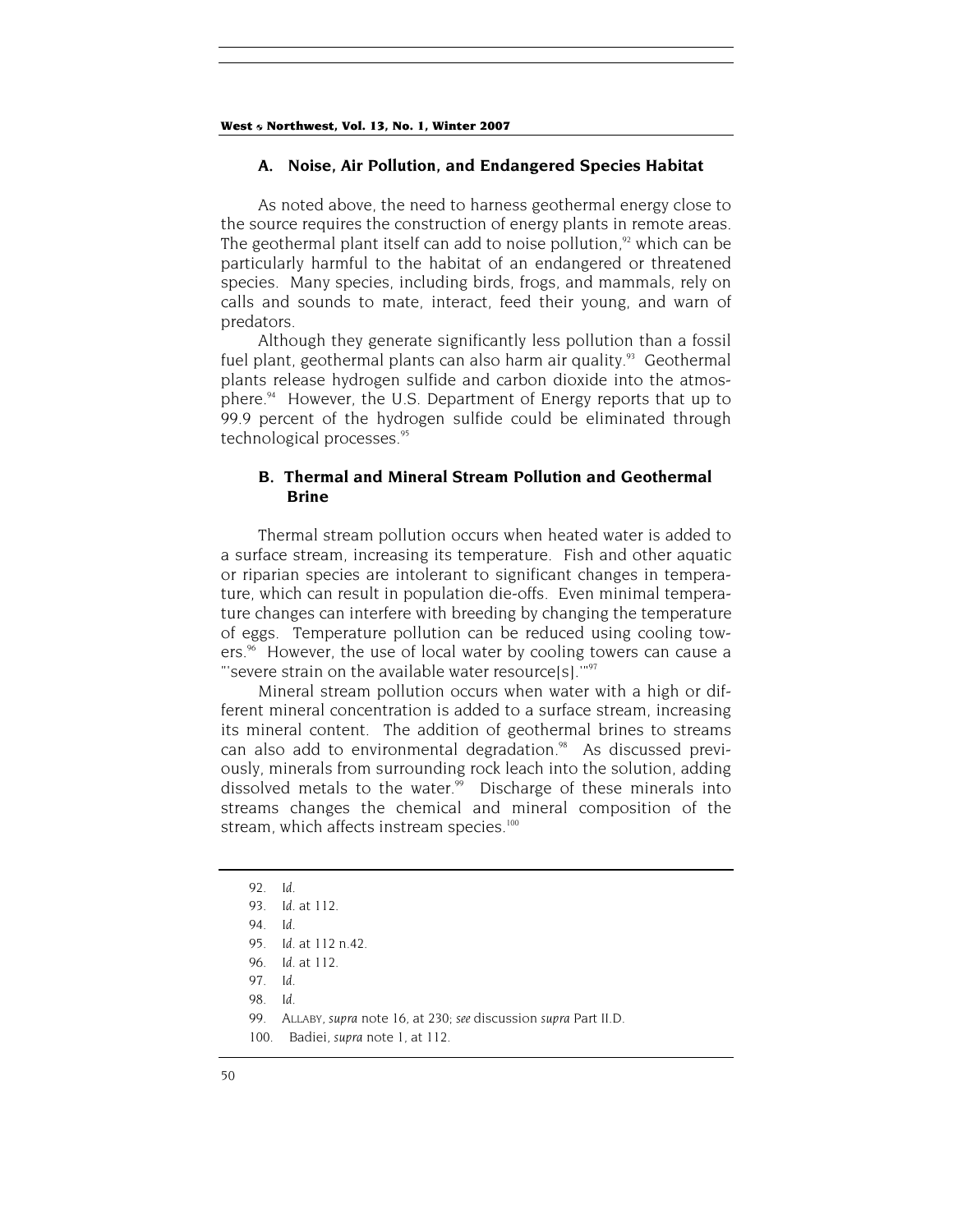## **C. Thermal Biodiversity and the Geologic Record**

Geothermal resources contain extreme temperatures and concentrated mineral compositions, making them toxic for most prokaryotic species.<sup>101</sup> However, certain species have adapted to live in these toxic ecosystems — hyperthermophiles and extremophiles, as well as thermophiles. "Ecological studies have shown that watercontaining terrestrial, subterranean and submarine high-temperature environments harbor a great diversity of hyperthermophilic prokaryotes, growing fastest at temperatures of 80 degrees Celsius or above."102 Geothermal resources remain one of the last sources of uncategorized biodiversity on earth. "Microbial processes in these environments are of critical importance to the biosphere, and the noncultured bacteria residing there are a valuable resource for novel genomic information."103 Norman Pace, a molecular biologist at the University of Colorado, has noted:

It has become clear over the past few decades that substantial microbial diversity occurs at very high temperatures. Hyperthermophilic organisms . . . promise a wealth of unknown biochemistry and biotechnological potential and challenge our comprehension of biomolecular structure. Nonetheless, relatively little is known about the diversity of life at high temperatures because of a traditional problem in microbial ecology: the inability to cultivate naturally occurring organisms.<sup>104</sup>

<sup>101.</sup> Sue Barns & Siegfried Burggraf, [Kingdom] Crenarchaeota, (January 1997), http://tolweb.org/Crenarchaeota/9/1997.01.01 *in* The Tree of Life Web Project, http://tolweb.org/.

<sup>102.</sup> Robert Huber, Harald Huber & Karl O. Stetter, *Towards the Ecology of Hyperthermophiles: biotopes, new isolation strategies and novel metabolic properties*, 24 FED'N OF EUR. MICROBIOLOGICAL SOCIETIES MICROBIOLOGY REVIEWS Issue 5, 615 (2000). "In their natural habitats, hyperthermophiles form complex food webs, consisting of primary producers and consumers of organic material. Their metabolic potential includes various types of aerobic and anaerobic respiration and different modes of fermentation. In hydrothermal and geothermal environments, hyperthermophiles have important ecological functions in biogeochemical processes. *Id*.

<sup>103.</sup> Cheryl R. Kuske et al., Abstract, *Detection of Noncultured Bacterial Divisions in Environmental Samples using 16S rRNA-Based Fluorescent In Situ Hybridization*, DOE MICRO-BIAL GENOME PROGRAM REPORT, (Sept. 2005), http://www.microbialgenome.org/ 2000report/19abstracts.html.

<sup>104.</sup> Norman R. Pace, Abstract, *Phylogenetic Analysis of Hyperthermophilic Natural Populations Using Ribosomal RNA Sequences,* DOE MICROBIAL GENOME PROGRAM REPORT, (Sept. 2005), http://www.microbialgenome.org/2000report/19abstracts.html.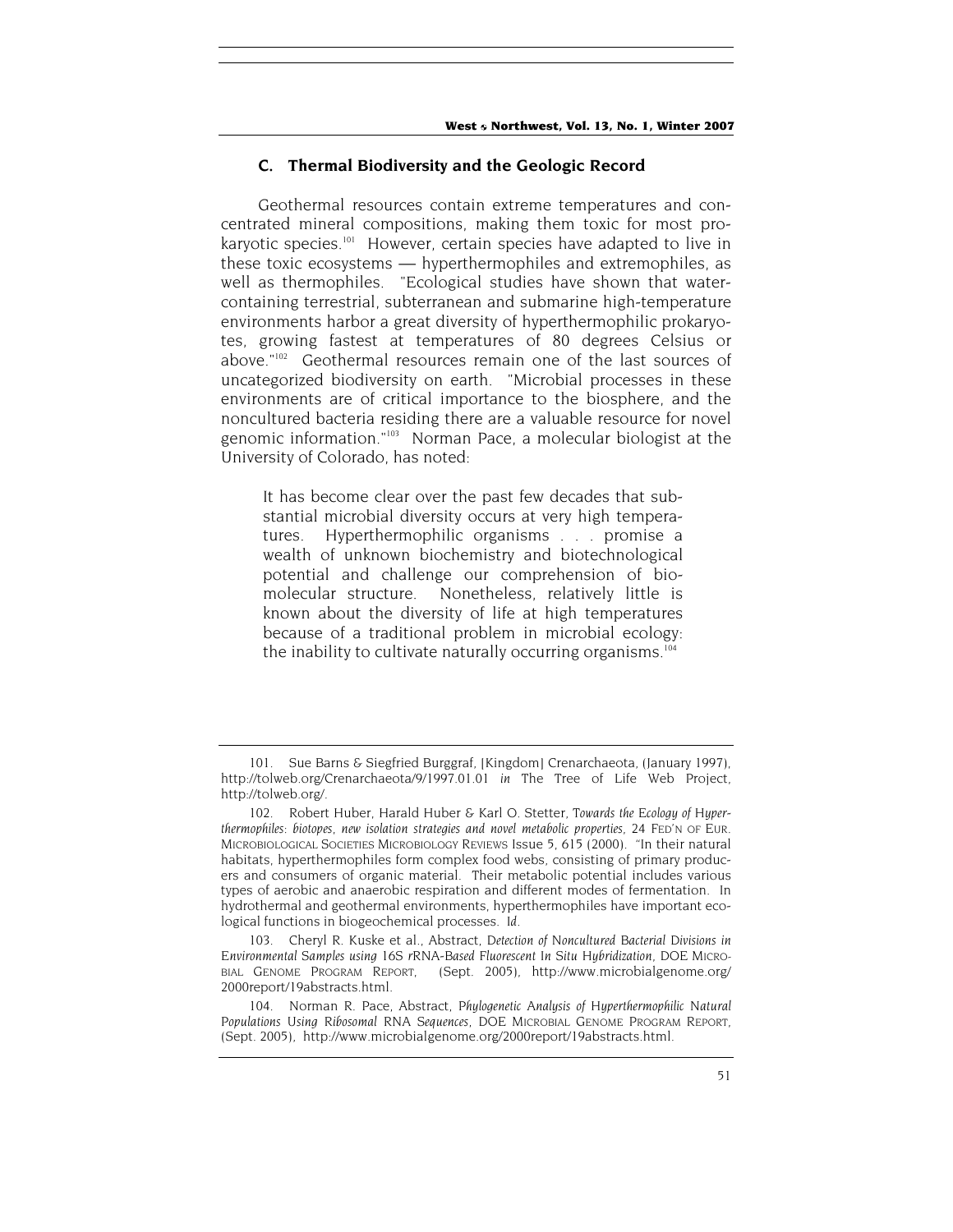Some argue that hyperthermophiles are the most primitive organism existing today.105 Hyperthermophiles are prokaryotes that require temperatures above  $80^{\circ}$ C to 110 $^{\circ}$ C to live,<sup>106</sup> functioning best at temperatures around 100  $^{\circ}$ C.<sup>107</sup> Some species are able to "grow at up to 113 °C and, therefore, [represent] the upper temperature border of life."<sup>108</sup> Cultures of some species are able to survive autoclaving,<sup>109</sup> making them valuable for scientific research, especially microbial research.

Bioprospecting the species can yield pharmaceutical and industrial products and applications.110 The "enzyme *Taq polymerase* . . . was discovered through research on a thermally adapted microbe known as *Thermus aquaticus*" from sampling a hot spring in Yellowstone National Park.<sup>111</sup> Both the enzyme and a resulting technique used in DNA identification called the PCR process were subsequently sold for \$300 million in 1991 and reportedly generate annual revenues around \$100 million per year.<sup>112</sup>

Thermophile diversity is essential to such research. Diversity is threatened by human use of hot springs and fumaroles, and arguably bioprospecting of those resources. Loss of diversity may also occur on a subterranean level, due to depletion of groundwater sources, and injection and re-injection of non-heated water. As noted earlier, thermophiles are sensitive to changes in temperature and pressure.<sup>113</sup>

106. Karl O. Stetter, *Extremophiles and Their Adaptation to Hot Environments*, 452 FED'N OF EUR. MICROBIOLOGICAL SOCIETIES MICROBIOLOGY REVIEWS 1, 22 (1999).

107*. Id.*

108*. Id*. "The chemolithoautotrophic archaeon *Pyrolobus fumarii* is able to grow at 113 °C." *Id*.

<sup>105.</sup> Craig Elliot, *Thermophiles Provide Unique Opportunities for Scientific Research*, YELLOWSTONE ASS'N, (2006), http://yellowstoneassociation.org/membership /discovPopup.aspx?id=22. "Some of these thermophiles are direct descendants of the earliest life forms on Earth. According to DNA analysis, the organism most closely related to the origin of life – Earth's most primitive species – lives in a hot spring in Yellowstone's Hayden Valley. During the first 3 billion years of Earth's history, scientists believe microorganisms transformed the atmosphere, which had no oxygen, into one that could support complex forms of life. Microorganisms called 'cyanobacteria' were the first to use photosynthesis to process carbon dioxide into oxygen and other byproducts. This oxygen production led to the creation of Earth's atmosphere. Other organisms tapped the energy stored in chemicals, such as iron and hydrogen sulfide, in a process known as 'chemosynthesis.' Cyanobacteria continue to be present in some of the unique bacteria mats and streamers common to Yellowstone's thermal areas. Studies have shown that cyanobacteria and other microbes make up most of the species on Earth, but less than 1 percent of them have been studied in-depth." *Id*.

<sup>109</sup>*. Id*. "*Pyrolobus* and *Pyrodictium*." *Id*.

<sup>110</sup>*. Edmonds v. Babbit,* 93 F. Supp. 2d 63, 64 n.1 (D.D.C. 2000).

<sup>111.</sup> Bryson, *supra* note 4.

<sup>112</sup>*. Id*.

<sup>113.</sup> Stetter, *supra* note 106.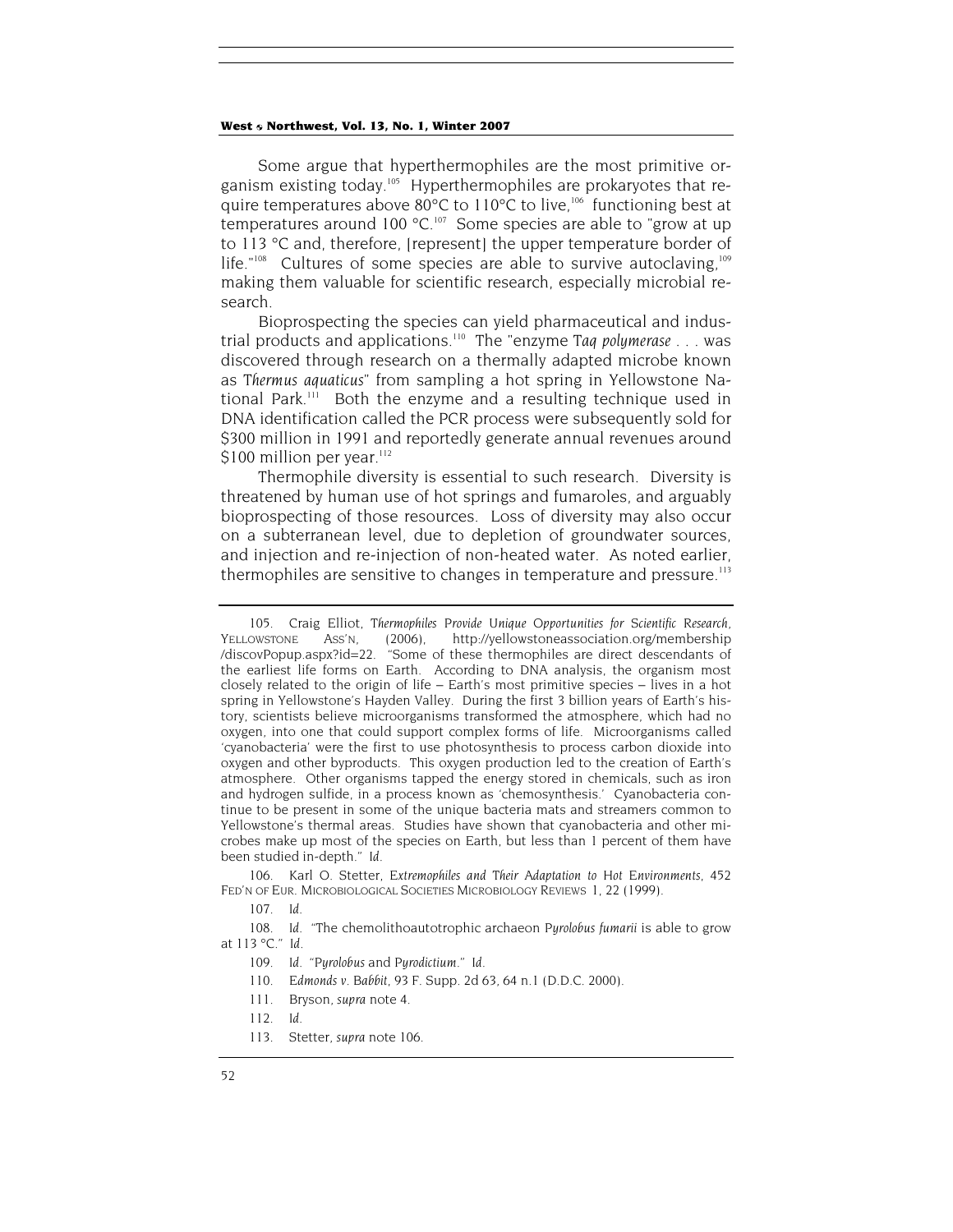Injection of non-heated water into a geothermal reservoir can kill species if the temperature change is great enough to cool surrounding geothermal fluid, even briefly, to a temperature below tolerable levels.

In addition to adding to the advancement of science, geothermal resources may also add to the earth's geologic record by recording present fossil records. Hydrothermal springs have high rates of "microbial productivity, which often coexist with high rates of mineral precipitation, a situation generally regarded as highly favorable for microbial fossilization."114 Microbial fossilization, biosignatures, and their applicability to scientific innovation are beyond the scope of this article,<sup>115</sup> but it should be noted that microfossilization of thermophiles and their biosignatures add to our scientific knowledge base, aid our understanding of evolution, and have the potential to drastically enhance medical and scientific research.

## **D. Unknown Replenishment Rates, Undefined Aquifers, and Unknown Chemical and Biological Compositions of Geothermal Resources.**

Many unknown conditions affect the sustainability and potential environmental impacts of geothermal resources. Research on replenishment rates and aquifer definition is primarily conducted in association with a proposed or currently utilized geothermal application. The results are likely to be site or aquifer specific. The lack of scientific research and understanding of geothermal ecosystems may threaten thermophile biodiversity.

Geothermal resources have developed over tens of thousands of years, and their isolation created countless site-specific species. Separate species thrive as their environments vary in temperature and mineral composition. Species differentiate between geothermal fields and even between hot springs. Furthermore, a single pool may contain multiple species. Researchers have found different species at separate areas along the temperature gradient of a hot spring pool.<sup>116</sup>

In addition, little is known about the subsurface mineral composition and biodiversity of geothermal resources. Research into the

<sup>114.</sup> Jack D. Farmer, *Factors Controlling Microbial Biosignature Preservation in Hot Spring Deposits*, 36 GEOLOGICAL SOC'Y OF AM. Issue 5, 474 (2004).

<sup>115</sup>*. See* Sherry L. Cady, *Formation, Alteration, and Preservation of Hyperthermophilic Biosignatures*, (Nov. 2001), http://gsa.confex.com/gsa/2001ESP/finalprogram/abstract\_6433.htm.

<sup>116.</sup> Ken Takai & Yoshihiko Sako, *A Molecular View Of Archaeal Diversity in Marine and Terrestrial Hot Water Environments*, 28 FED'N OF EUR. MICROBIOLOGICAL SOCIETIES MICRO-BIOLOGY REVIEWS Issue 2, 177 (1999). *See also* David B. Hedrick et al., *In Situ Microbial Ecology of Hydrothermal Vent Sediments,* 101 FED'N OF EUR. MICROBIOLOGICAL SOCIETIES MI-CROBIOLOGY REVIEWS 1, 1 (1992).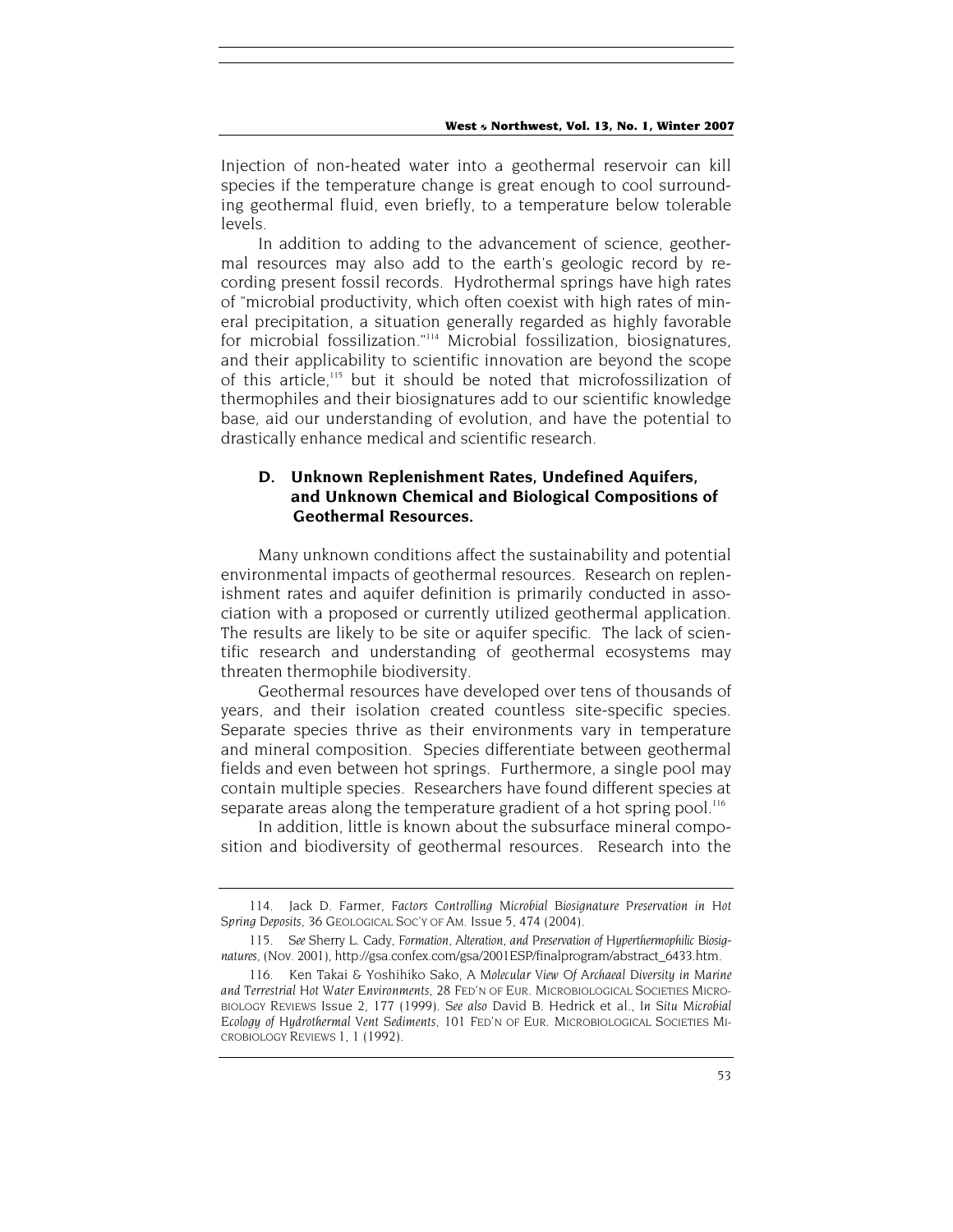mineral, chemical and biological composition of subsurface geothermal resources is costly. In addition, it is difficult to maintain the integrity of the subsurface sample in collection. A report by the California Division of Oil and Gas notes:

It is possible to completely characterize the chemical composition of a bottled sample in the laboratory, but this sample may be much different from the geothermal fluid from which it was obtained. Certain chemical species will oxidize on exposure to air, and the partitioning of species between the gas and the liquid phases will change in response to changes in physical conditions.<sup>117</sup>

All of these unknown factors add to the possibility of irreparable harm to the thermophile biodiversity of geothermal resources from the depletion and degradation of geothermal resources.

## **E. Groundwater Depletion, Land Subsidence, Injection and Re-Injection, and Tectonic Consequences**

Groundwater is the water contained in interstitial areas between rock compositions on the earth's surface.<sup>118</sup> The use of hot or low temperature water systems inevitably requires the depletion of associated groundwater.

Groundwater carries a "considerable portion of the earth's ground load,"119 the weight of the ground surface. "Land subsidence is 'a gradual settling or sudden sinking of the [e]arth's surface owing to subsurface movement of earth materials.' Though several different earth processes can cause subsidence, more than 80 percent of the subsidence in the United States is related to the withdrawal of groundwater."120 Subsidence results in "damage to roads, buildings, and other structures,"<sup>121</sup> in addition to damaging the environment and habitat in the area of subsidence. A Geothermal Literature Assessment by Gawell & Bates notes:

Because geothermal operations take place in areas that are very tectonically active, it is often difficult to distin-

<sup>117.</sup> REED, s*upra* note 20, at 3.

<sup>118.</sup> BLACK'S LAW DICTIONARY (8th ed. 2004). *See also* CAL. WATER CODE § 60015 (2006).

<sup>119.</sup> Badiei, *supra* note 1, at 112.

<sup>120.</sup> J.R. Bartolino & W.L. Cunningham, *Ground-Water Depletion Across the Nation* 2*,* U. S. Geological Survey, ("U.S.G.S.") (2004), http://water.usgs.gov/pubs/fs/fs-103- 03/JBartolinoFS(2.13.04).pdf.

<sup>121</sup>*. Id*. at 4.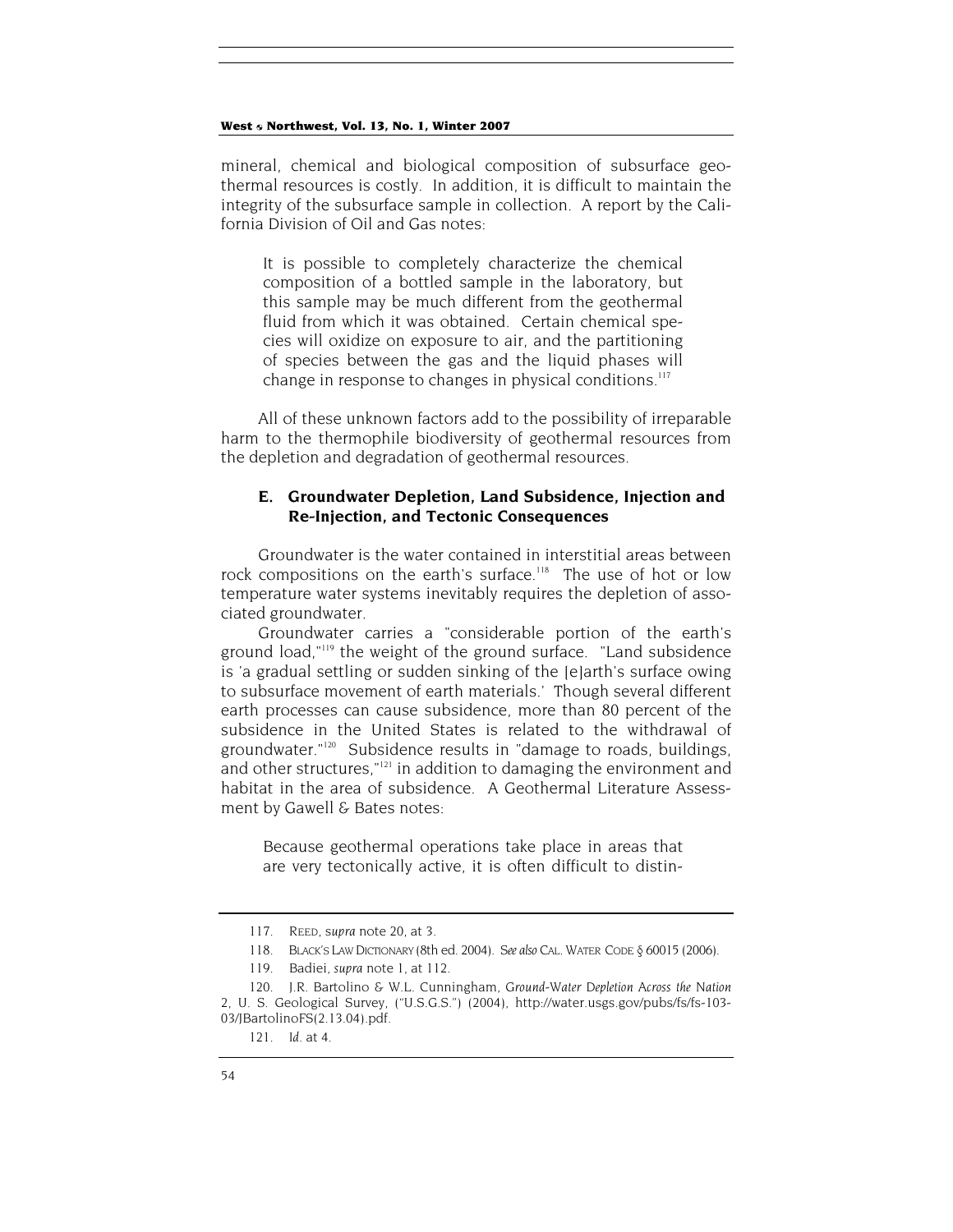guish between geothermal-induced and naturally occurring events. However, geothermal energy production has been shown to at times results in land subsidence. This occurs when the withdrawal of a fluid from an underground reservoir results in a reduction of pressure, thereby causing subsidence. However, subsidence can generally be defined as any slow ground movement, whether it is horizontal movement or vertical movement. Such subsidence occurs not only in geothermal fields, but in petroleum reservoirs as well. The most serious problems have occurred outside of the U.S. and may be the result of different approaches to re-injection technology. Weakening of underground support is suspected as being the cause of massive subsidence at Wairakei geothermal field in New Zealand – the largest subsidence ever recorded[,] which is generally thought to be human-induced. It is also suspected as being responsible for the large landslide at the Zunil geothermal field in Guatemala. Re-injection has been shown to help reduce the effects of subsidence.<sup>122</sup>

As noted, a remedy to subsidence is to re-inject water back into the reservoir.<sup>123</sup> However, little is known about the geologic and tectonic effects of re-injection into hot water systems and injection of water into dry rock systems. Utilization of geothermal resources has also been noted to add to the induced seismicity of geothermal fields:

Geothermal resources are almost always found in places that are very tectonically active, which means that these areas will be subject to a great deal of geological activity even in the absence of field development. Therefore, seismic activity in geothermal regions raises questions about whether the calamity was due to natural causes or was man-made. The literature appears to indicate that geothermal operations can indeed cause some seismic activity, but the earthquakes that are generated are extremely small and weak, and usually require sensitive instrumentation to be detected at all, even directly above the epicenter. These microearthquakes appear to be as-

<sup>122.</sup> KARL GAWELL & DIANA BATES, GEOTHERMAL LITERATURE ASSESSMENT: ENVTL. ISSUES 44, (Geothermal Energy Ass'n, May 2004), *available at* http://www.geothermalbiz.com/GeothermalLiterature.pdf.

<sup>123.</sup> Badiei, *supra* note 1, at 112.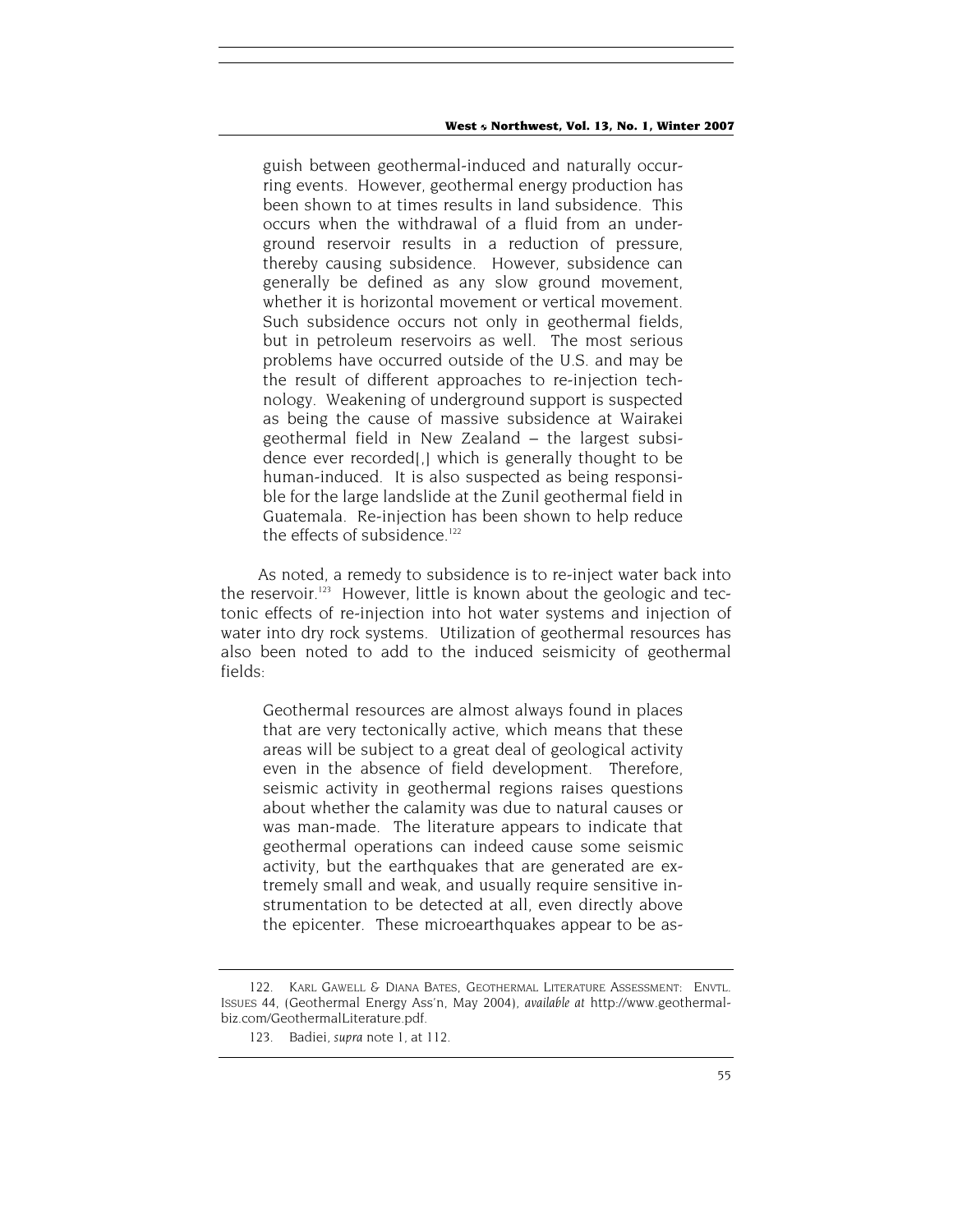sociated with the subsurface pressure changes caused by production and injection operations. 124

Although unclear and relatively unstudied, there appears to be a significant question of how utilization of geothermal resources affects tectonic activity.

## **V. Current California Law**

Compliance with California geothermal law can be broken down into the following steps: acquisition of the right to develop a geothermal resource, meeting environmental requirements, and fulfilling development and extraction requirements.<sup>125</sup> Acquisition of rights to develop a geothermal resource depends on whether the geothermal resource is federal, state, or private property. It should be noted that where surface and mineral estates are split, it is necessary to acquire rights to the geothermal resource itself and to "siting" rights, the right to construct a geothermal energy plant on the land above the resource. Siting rights are particularly important on federal leases for geothermal resources, where the United States has reserved mineral rights to land received under land grants. This section addresses the acquisition of rights to develop a geothermal resource on federal lands, including applicable case law, followed by federal environmental and development requirements. It then addresses the development of geothermal resources on California's state and private lands, through state environmental and development requirements.

## **A. Federal Geothermal Acquisition and Siting Rights**

The majority of geothermal resources in the United States are located on federal land<sup>126</sup> in the West. Prior to 1970, geothermal resource development was limited primarily to private lands, because federal government agencies including the Department of the Interior ("DOI") and National Forest Service under the Department of Agriculture were reluctant to dispose of geothermal resources on lands within their jurisdiction without congressional direction.<sup>127</sup> To reduce this restriction on geothermal resource development, President Nixon approved the Geothermal Steam Act.<sup>128</sup>

<sup>124.</sup> Gawell, *supra* note 122, at 42.

<sup>125</sup>*. See generally* CAL. DIV. OF OIL AND GAS, *supra* note 57.

<sup>126.</sup> Wakeland, *supra* note 9.

<sup>127.</sup> LINDSEY, *supra* note 11, at 55.

<sup>128</sup>*. Id*.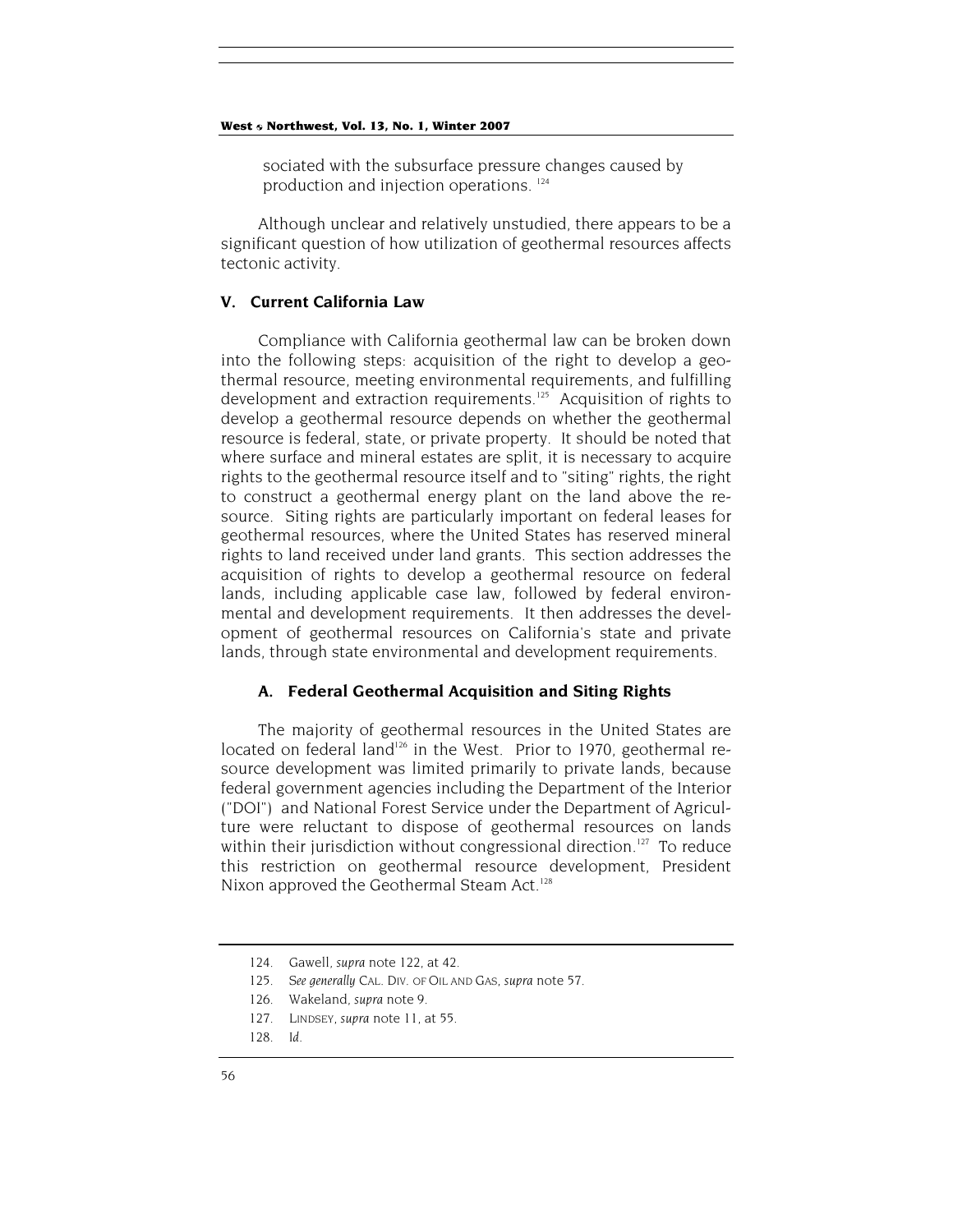The Geothermal Steam Act ("Act") of 1970 is the basis of all federal geothermal jurisprudence.<sup>129</sup> With two exceptions, the Act is the only means of acquiring rights to develop geothermal resources on federal lands. According to legislative history, the purpose of the Act was to "permit exploration and development of geothermal steam and associated geothermal resources underlying certain public domain land."130 The Act gave the Secretary of the Interior the power to issue leases to U.S. citizens for geothermal steam development<sup>131</sup> and utilization on public lands, including national forests, as well as on lands conveyed from the U.S. to private entities. The U.S. may reserve geothermal steam and associated resources on land it conveys.132 The Act sets forth guidelines for leasing and royalties and states that a lessee is "entitled to use so much of the surface of the land covered by his geothermal lease to be necessary for the production, utilization, and conservation of geothermal resources."<sup>133</sup> Certain federal lands and Indian lands are exempt from the Act.<sup>134</sup>

The Act provides an exclusion clause for the development of geothermal resources within national parks when a significant thermal feature will suffer significant adverse effects. Section 1026 of the Act designates the monitoring and determination of adverse effects of proposed development within national parks, which are subject to notice and public comment.<sup>135</sup> Specifically, the Act provides that the Secretary "shall determine on the basis of scientific evidence if exploration, development or utilization of the lands subject to the lease application is reasonably likely to result in a significant adverse effect on a significant thermal feature within a unit of the National Park System."<sup>136</sup> For projects that the Secretary determines are "reasonably likely to result in a significant adverse effect on a significant thermal feature within a unit of the National Park System, the Secretary shall not issue such lease."137

<sup>129.</sup> Badiei, *supra* note 1, at 113. *See* 30 U.S.C. § 1001 *et seq*. (2006).

<sup>130.</sup> Badiei, *supra* note 1, at 113 (quoting H.R. REP. NO. 91-1544, at 2 (1970), *reprinted in* 1970 U.S.C.C.A.N. 5113, 5113) (internal quotation marks omitted).

<sup>131. 30</sup> U.S.C. § 1002 (2006). *See also id.* § 1028(a) (providing that the "Secretary of the Interior, acting through the United States Geological Survey, and in consultation with the Secretary of Energy, shall establish a . . . program with respect to hot dry rock geothermal energy resources on public lands.").

<sup>132</sup>*. Id.* § 1002.

<sup>133</sup>*. Id.* § 1013.

<sup>134</sup>*. Id.* § 1014(c).

<sup>135</sup>*. Id.* § 1026(c)(1).

<sup>136</sup>*. Id.* § 1026(c)(2).

<sup>137</sup>*. Id.* § 1026(c)(2).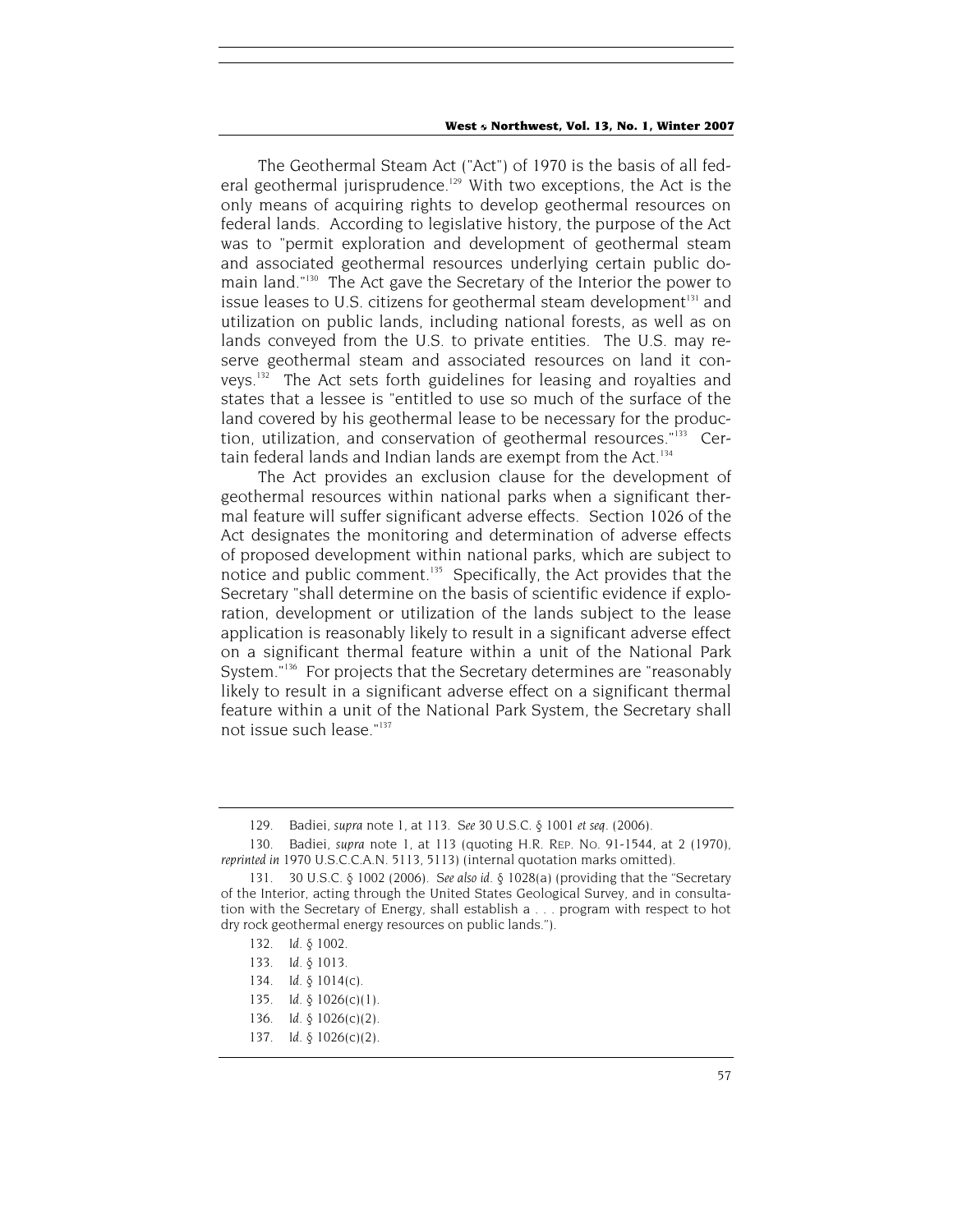Outside the Act, offshore geothermal resources may be developed under the Outer Continental Shelf Lands Act,<sup>138</sup> and the Department of Defense ("DOD") may develop geothermal resources on lands under its control. For example, a geothermal plant was developed at the China Lake Naval Weapons Center in Coso, California.<sup>139</sup> The Coso plant utilizes a steam system which, at 311°F (155 °C), generates energy to drive six turbine engines.<sup>140</sup> Although the Act provides that lessees shall use all reasonable precautions to prevent the waste of steam and associated resources,<sup>141</sup> the Act does not require the preservation of geothermal resources. The Act does provide that the Secretary shall prescribe rules for the development and conservation of geothermal and other natural resources, but does not mention conservation of geothermal organisms.

The primary question that arose from the Geothermal Steam Act was how to determine which lands conveyed by the U.S. are "subject to a [mineral] reservation of the geothermal steam and associated resources."142 The Ninth Circuit case *United States v. Union Oil Company*<sup>143</sup> held that the U.S. reserved geothermal resources minerals on lands acquired under the Stock-Raising Homestead Act of 1916 ("SRHA").<sup>144</sup> As part of the effort to "civilize" the West, the SRHA transferred public lands to private ownership under patents subject to a reservation by the U.S. "of all the coal and other minerals."145 The SRHA did not directly address the reservation of geothermal resources or express an intent to reserve them, because Congress "was not aware of geothermal power"146 when it enacted the SRHA.

- 141. 30 U.S.C. § 1022(a) (2006).
- 142*. Id.* § 1002.
- 143*. Union Oil Co.*, 549 F.2d 1271 (9th Cir. 1977).
- 144*. Id*. at 1273-1274. *See* Stock-Raising Homestead Act, 43 U.S.C. 299 *et seq*. (2006).
- 145*. Id*. at 1273.

<sup>138. 43</sup> U.S.C. §§ 1331, 1337 (2006).

<sup>139.</sup> Naval Air Warfare Ctr. Weapons Div., *Geothermal Power Generation at Coso Hot Springs,* (Sept. 12, 1998), https://www2.nawcwd.navy.mil/techTrans/index.cfm? map=local.ccms.view.aB&doc=paper.16.

<sup>140</sup>*. Id*. "Total electricity production from the Coso geothermal field amounts to more than 250 megawatts (250,000,000 watts). One megawatt of electricity will meet the needs of approximately 1,000 households. Assuming an average of 4 people per household, Coso output can provide enough power to serve approximately 1 million people. An important side benefit from this power source is the reduction in amount of hydrocarbons that need to be consumed. Generating 250 megawatts of electricity from geothermal for one year is equivalent to saving 3,825,000 barrels of oil or 875,000 tons of coal. A significant benefit to air quality." *Id.*

<sup>146</sup>*. Id*. "The reason is evident. Although steam from underground sources was used to generate electricity at the Larderello Field in Italy as early as 1904, the commercial potential of this resource was not generally appreciated in this county for another half century. No geothermal power plants went into production in the United States until 1960." *Id*.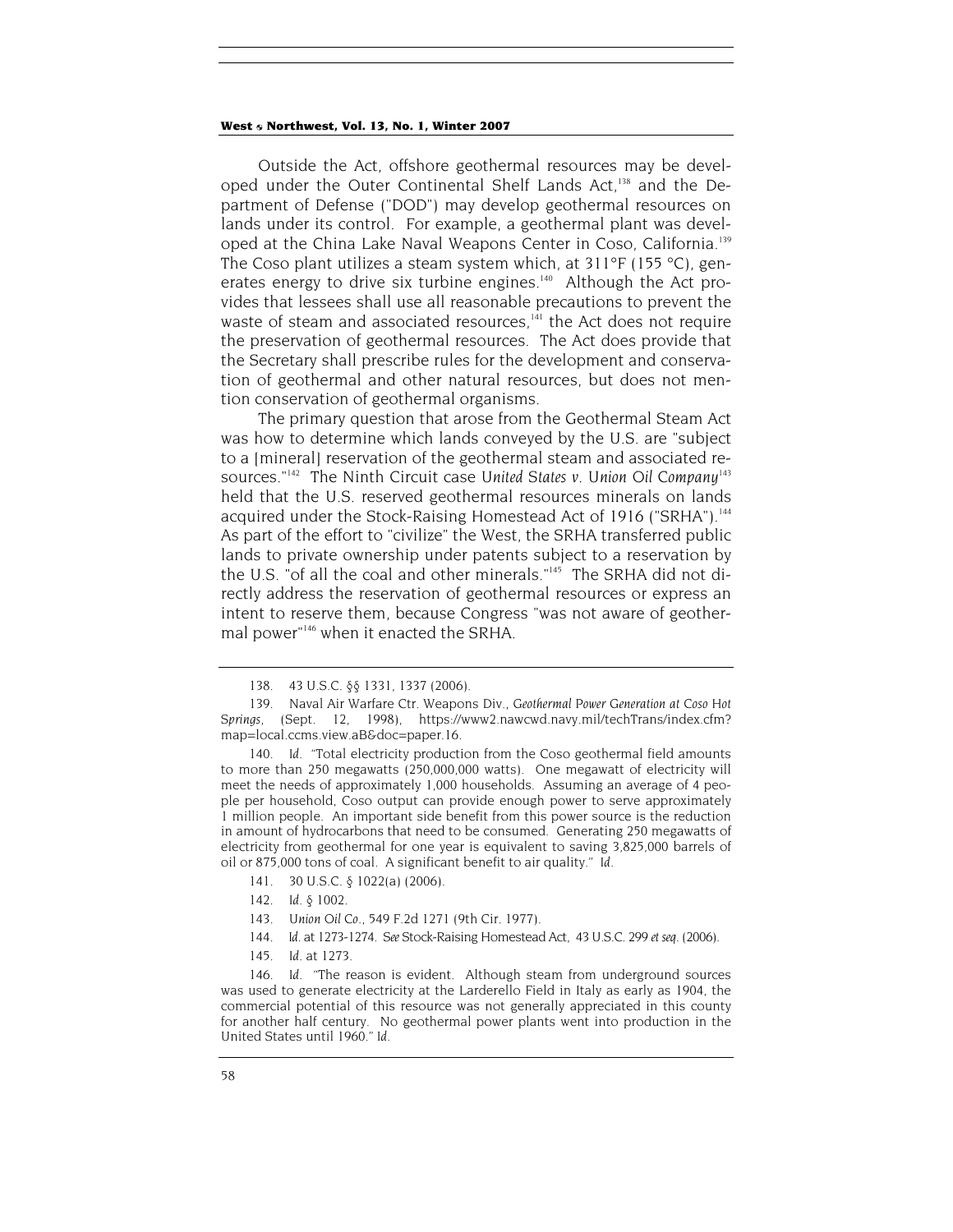In *Union Oil*, landowners in the Geysers Field argued that the term "minerals" should be given the "meaning it had in the mining industry at the time the [SRHA] was adopted,"<sup>147</sup> and that geothermal resources should not be considered a "mineral" under the SRHA. The court instead looked at whether it "would further Congress's purposes to interpret" geothermal resources as minerals,<sup>148</sup> and finding that it did, held that the mineral reservation under the SRHA included geothermal resources.

It should be noted that "nothing prevents a contrary result in a case involving private rights arising in another state,"149 or under a statute other than the SRHA. In *Bedroc Limited, LLC v. United States*, 150 the Supreme Court distinguished a mineral reservation under the Pittman Act from a mineral reservation under the SRHA. The Supreme Court had construed the SRHA to include a mineral reservation of gravel where the SRHA reserved "all the coal and other minerals."151 In *Bedroc Limited,* however, the Pittman Act reserved "all the coal and other *valuable* minerals."152 The Supreme Court noted that at the time the Pittman Act was enacted, gravel was not a valuable mineral and therefore was not reserved to the United States.<sup>153</sup> Likewise, a state or another federal land grant may treat geothermal resources differently than the SRHA does. For example, a court may find that geothermal resources do not fall under the Pittman Act either, because geothermal resources were not regarded as valuable at the time of enactment.<sup>154</sup> The right to develop federal geothermal resources under the Geothermal Steam Act is obtained through a lease from the Bureau of Land Management ("BLM") as authorized by the DOI.<sup>155</sup> After rights to develop the resource are acquired, rights to construct a geothermal energy plant must be obtained.<sup>156</sup> The Geothermal Steam Act provides that a geothermal lessee "shall be enti-

- 151*. Id*. at 181.
- 152*. Id*. (emphasis added).
- 153*. Id*. at 185.
- 154*. Id*.

<sup>147</sup>*. Id. See supra* note 27 for more information on Geysers Field.

<sup>148</sup>*. Union Oil Co.,* 549 F.2d at 1274.

<sup>149.</sup> KOSTANT, *supra* note 37, at 231. "The state of Oregon has declared as a matter of statute that geothermal resources are part of the surface estate." *Id*. However, the 10th Circuit agreed with the *Union Oil* court and held in *Rosette v. U.S.* that "geothermal resources . . . were 'minerals' with the reservations of the [SRHA] patents." *Rosette, Inc. v. United States*, 277 F.3d 1222 (10th Cir. 2002).

<sup>150</sup>*. Bedroc Limited, L.L.C. v. United States*, 541 U.S. 176 (2004).

<sup>155</sup>*. John Rishel Geothermal Steam Act Amendments of 2003*: *Hearing on H.R. 2772 Before H. Resources Subcomm. on Energy & Mineral Resources*, 108th Cong. (2003) (statement of Patricia Morrison, Principal Deputy Assistant Sec'y for Land & Minerals Mgmt., U.S. Dep't of the Interior), *available at* http://www.blm.gov/nhp/news/legislative/pages/2003/te030722a.htm.

<sup>156.</sup> Geothermal Steam Act of 1970, 30 U.S.C. § 1022 (2006).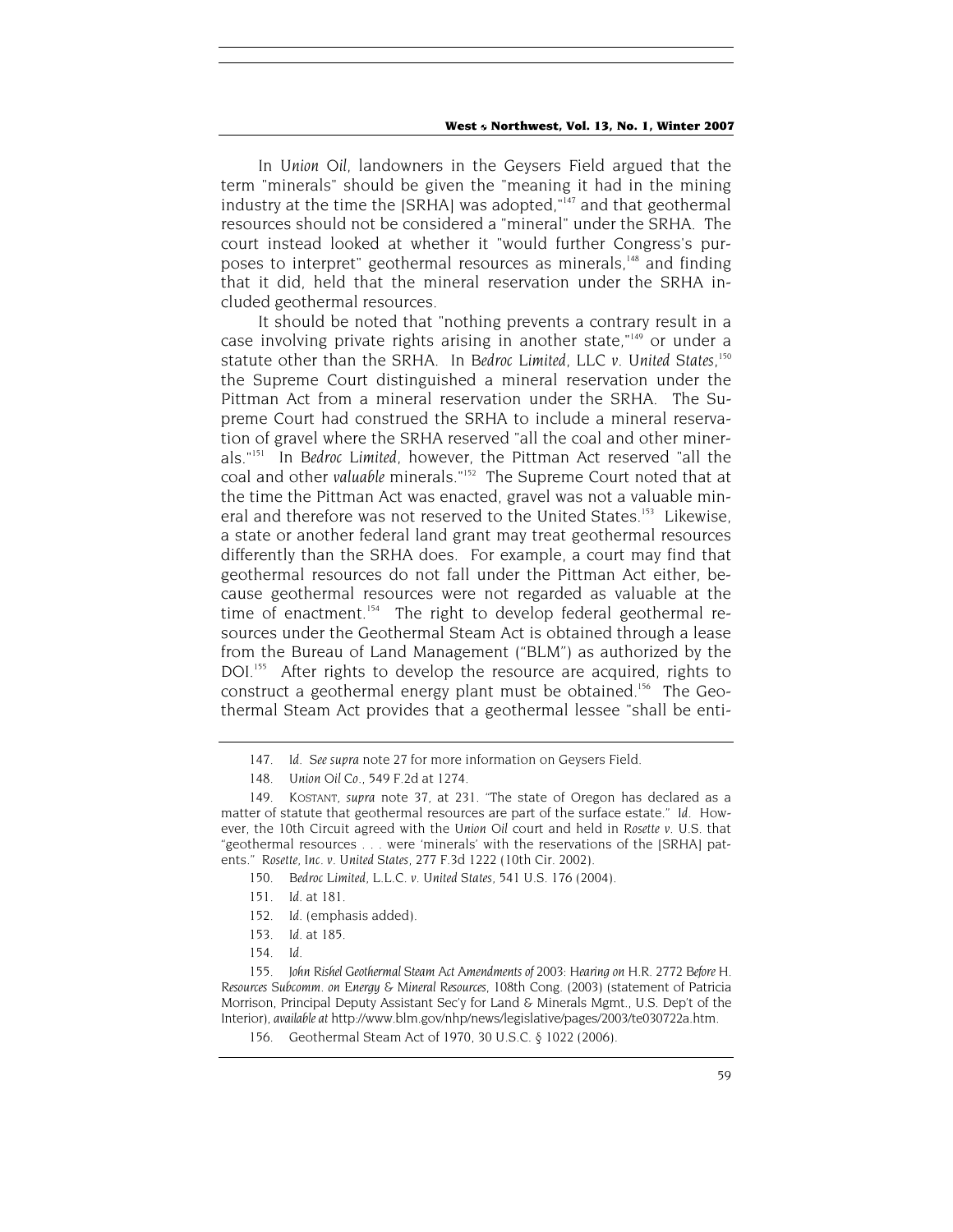tled to use so much of the surface of the land as may be found by the Secretary [of the Interior] for the production and conservation of geothermal resources."<sup>157</sup>

Lessees under the Act do not need consent of a private landowner in order to build. In *Occidental Geothermal, Inc. v. Simmons*, 158 the holder of a DOI geothermal resources lease filed suit against two landowners who held surface rights where the U.S. had reserved mineral rights under the SRHA. Occidental sought, "among other forms of relief," declaration of its right to build and operate a geothermal plant without consent of the surface owners.<sup>159</sup> The court held that power plant siting rights in lands under the SRHA were reserved to the U.S. and that the Geothermal Steam Act authorized such leases. The court noted that removal of geothermal resources is inextricably connected to their utilization,160 and to hold that geothermal lessees own the rights to geothermal resources and "yet do not have the right to exploit those resources without the consent of the owners of surface interests would reduce the holding of *Union Oil* to an empty theoretical exercise."161

#### **B. Federal Environmental and Development Regulations**

After acquiring rights to develop geothermal resources and siting rights, geothermal energy developers begin the actual development of the geothermal resource. According to the Department of the Interior, the "development and production of geothermal resources involves six phases: exploration, test drilling, production testing, field development, power plant and power line construction, and full-scale operations."162

Because the lease of federal geothermal resources requires the discretionary approval of a federal agency, geothermal resource development on federal land is subject to the National Environmental Policy Act ("NEPA").<sup>163</sup> NEPA was enacted to "ensure that all federal agencies consider the environmental impact of their actions"<sup>164</sup> through the development of an environmental impact statement

<sup>157</sup>*. Occidental Geothermal, Inc. v. Simmons*, 543 F. Supp. 870, 877 (N.D. Cal. 1982).

<sup>158</sup>*. Id*. at 878, quoting § 14 of the Geothermal Steam Act, 30 U.S.C. § 1013 (2006).

<sup>159</sup>*. Id*. at 871.

<sup>160</sup>*. Id*. at 874.

<sup>161</sup>*. Id*. at 877.

<sup>162</sup>*. Sierra Club v. Hathaway*, 579 F.2d 1162, 1165 (9th Cir. 1978) (citing DEP'T OF THE INTERIOR, FINAL ENV'TL IMPACT STATEMENT FOR THE GEOTHERMAL LEAS-ING PROGRAM at III.2).

<sup>163. 42</sup> U.S.C. §§ 4321-4370 (2006).

<sup>164</sup>*. Id.* § 4331.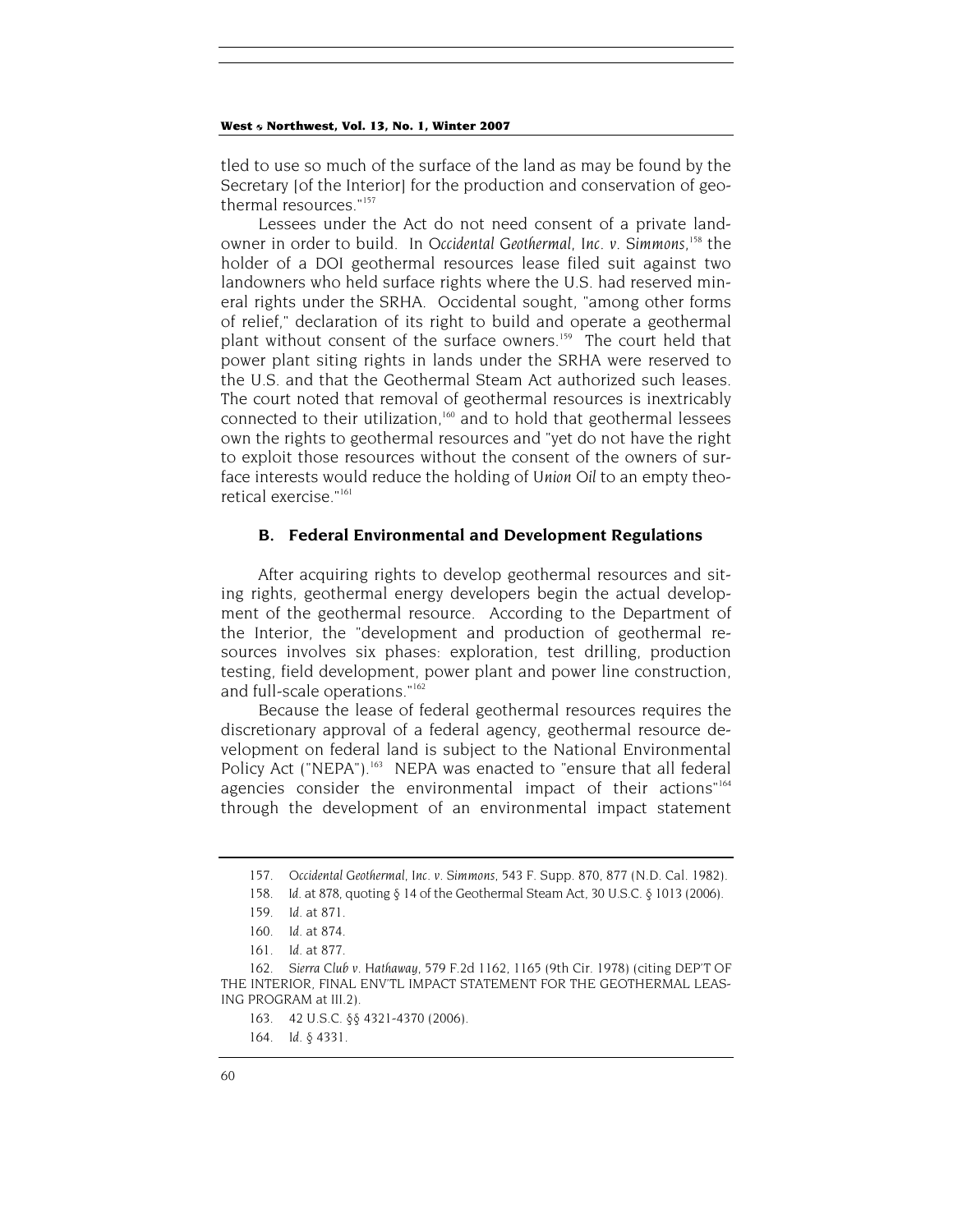$(TEIS<sup>n</sup>)<sub>165</sub>$  A question arises as to which stage of geothermal resource development triggers NEPA compliance and the drafting of an EIS.<sup>166</sup>

The Ninth Circuit addressed this question in *Sierra Club v. Hatha*way.<sup>167</sup> The Sierra Club brought suit to prevent the Secretary of the Interior from executing leases to develop geothermal resources in the Alvord Desert Geothermal Area of southeastern Oregon, based on the DOI's failure to draft an EIS.<sup>168</sup> The court, in holding for the DOI, noted that the lease in question was only in the exploration stage and that the DOI had conducted a programmatic EIS for leasing under the Geothermal Steam Act.<sup>169</sup> The programmatic EIS concluded that exploration practices in the first or "casual use" stage do not significantly affect the environment, as those practices "do not ordinarily lead to any appreciable disturbance or damage to lands, resources, and improvements."170

The court recognized that to undertake exploration other than casual use, the lessee must submit a detailed plan of operations to the United States Geologic Survey ("USGS") with proposed measures for "protection of the environment, including but not limited to, the prevention or control of (1) fires, (2) soil erosion, (3) pollution of the surface and groundwater, (4) damage to fish and wildlife or other natural resources, (5) air and noise pollution, and (6) hazards to public health and safety during lease activities."<sup>171</sup> Thus, geothermal energy developers are able to postpone the NEPA process until a development plan is prepared. It should be noted that although NEPA requires an EIS, it does not require that even significant environmental impacts be mitigated or avoided.<sup>172</sup> In addition, it is difficult to measure the potential impacts on thermophile biodiversity because the majority of these species have not been identified, much less studied.

#### **C. California State and Private Geothermal Acquisition**

While the Ninth Circuit has found that geothermal resources on federal land are minerals, $173$  states differ on the classification and

<sup>165</sup>*. Id.* § 4332(C).

<sup>166</sup>*. Sierra Club v. Hathaway,* 579 F.2d at 1166.

<sup>167</sup>*. Id*.

<sup>168</sup>*. Id*. at 1164.

<sup>169</sup>*. Id*. at 1168-1169.

<sup>170</sup>*. Id*. at 1165.

<sup>171</sup>*. Id*. (citing 30 C.F.R. § 270.34 (h)).

<sup>172</sup>*. Robertson v. Methow Valley Citizens Council*, 490 U.S. 332, 350 (1989) (It "is now well settled that NEPA itself does not mandate particular results, but simply prescribes the necessary process.").

<sup>173.</sup> Badiei, *supra* note 1, at 116.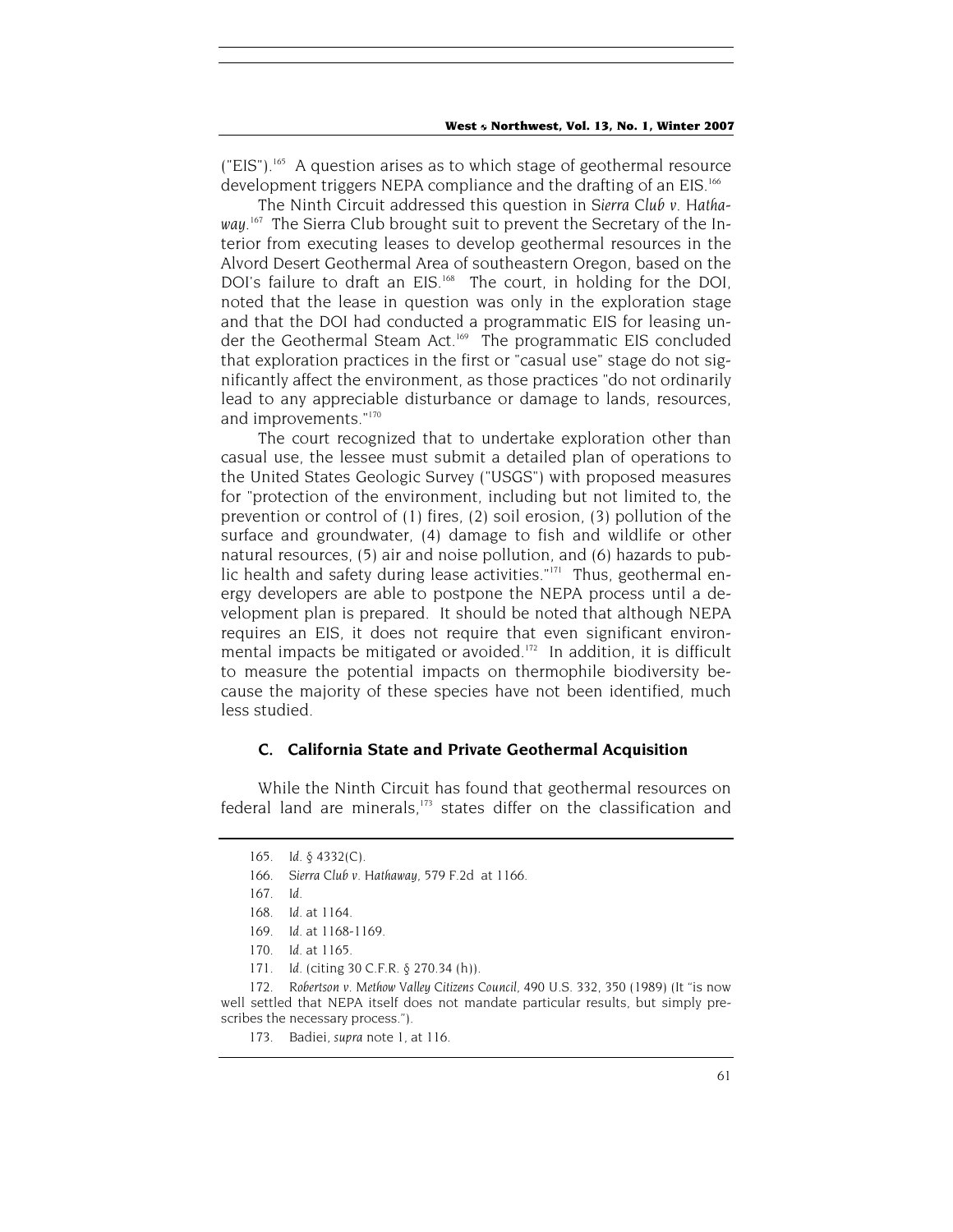regulation of geothermal resources as minerals, water, or a *sui generis* characterization of the resource as neither minerals nor water.<sup>174</sup> Two California cases hold that geothermal resources are minerals on state and private lands, analogous to *Union Oil*. *Pariani v.State of California*<sup>175</sup> addressed whether a state patent included rights to geothermal resources while *Geothermal Kinetics v. Union Oil*176 addressed whether a geothermal resource is part of a mineral estate in a deed to private lands. Both cases regard rights to geothermal resources within the Geysers Field.<sup>177</sup>

In 1980, a California Court of Appeal decided *Pariani v. State of California*, the state-law equivalent of the *Union Oil* case.178 The plaintiffs were owners of land over geothermal resources in the Geysers Field. The lands had been granted by patent of the State of California between 1946 and 1956, with reservation to the state of "all . . . mineral deposits."179 As in *Union Oil*, the court noted "the fact that the presence of geothermal resources may not have been known to one or both parties to the  $\ldots$  conveyance is of no consequence."<sup>180</sup> The court identified that "[grants] for the sovereign should receive a strict construction — a construction which will support the claim of the government rather than that of the individual," and that "a grant is to be interpreted in favor of the grantee, except that a reservation in any grant, and every grant by a public officers or body, as such, to a private party is to be interpreted in favor of the grantor."<sup>181</sup>

Having interpreted the grant in favor of the state, the court then discussed the classification of a geothermal resource as a mineral. The court dismissed the idea that geothermal resources are heat, noting that the state's definition of geothermal resources does not limit geothermal resources to heat. The court also dismissed the

<sup>174.</sup> Bettis, *supra* note 53, at 120-125 (noting that Idaho has classified geothermal resources as *sui generis* but are "declared to be closely related to and possibly affecting and affected by water and mineral resources in many instances (citing Idaho Code §  $42-4002(c)$ ; noting that Washington attempted a more practical distinction by defining a geothermal resource as only the "'natural heat energy of the earth from which it is technologically practical to produce electricity commercially, and the medium by which such heat energy is extracted from the earth, including liquids'" (citing Wash. Rev. Code Ann. § 79.76.030); and noting that while Hawaii and Texas use a mineral classification, Wyoming and Utah treat geothermal resources as groundwater).

<sup>175</sup>*. Pariani v. State of California*, 164 Cal. Rptr. 683, 687 (1980).

<sup>176</sup>*. Geothermal Kinetics, Inc. v. Union Oil Co.*, 141 Cal. Rptr. 879 (1977).

<sup>177</sup>*. See supra* notes 27, 32-36, and accompanying text.

<sup>178</sup>*. Occidental v. Simmons*, 543 F. Supp. 870, 874 n.5 (N.D. Cal. 1982).

<sup>179</sup>*. Pariani*, 164 Cal. Rptr. at 684 n.2 (internal quotation marks omitted).

<sup>180</sup>*. Id*. at 688 (quoting *Geothermal Kinetics, Inc. v. Union Oil Co*., 141 Cal. Rptr. at 881).

<sup>181</sup>*. Id*. (citing *N. Pac. Ry. v. Soderberg*, 188 U.S. 526, 534 (1903), and CAL. CIV. CODE § 1069) (internal quotation marks omitted).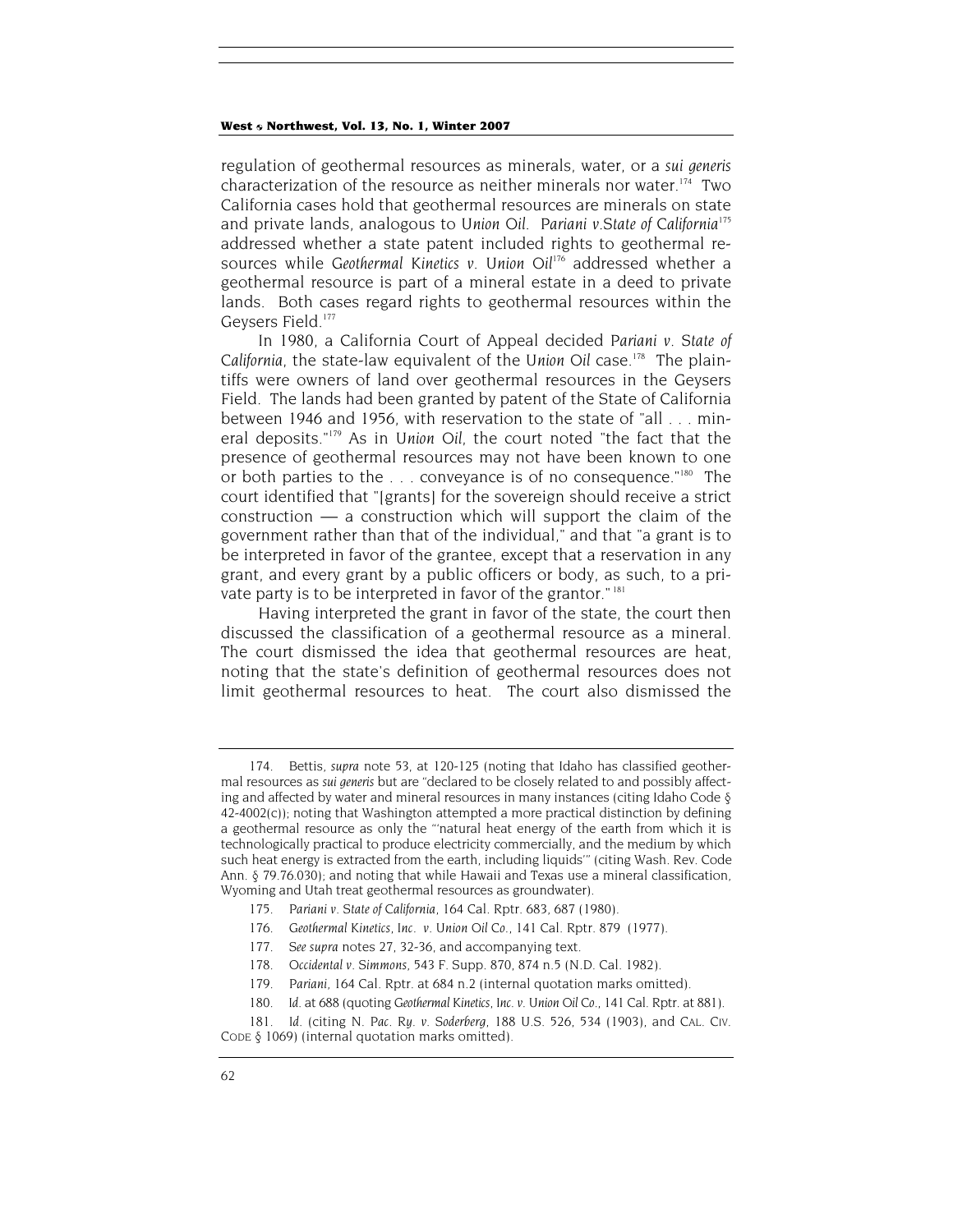claim that geothermal resources are water, noting that the toxic<sup>182</sup> condensate of the steam at the Geysers Field is not the "lifesustaining water which the courts have felt impelled to exclude from mineral grants and reservations."<sup>183</sup> The court concluded, "[e]ither under a constructional approach of the general intent reservation . . . or [under] the classification approach . . . geothermal resources are reserved to the patenting government."184

In *Geothermal Kinetics v. Union Oil*, decided by a California Court of Appeal in 1977, the court considered whether a grant of minerals included geothermal resources. Agreeing with *Union Oil* and *Pariani*, the court held that a geothermal resource is part of a mineral estate in a deed to private lands. Geothermal Kinetics claimed title from a 1951 deed of conveyance for "all minerals in, on or under" 185 the land. Union Oil, holder of an assigned lease to the geothermal resources from the surface owners, claimed that the geothermal resources were not minerals, but heat. The court noted that a functional approach to interpreting the mineral grant was warranted, instead of a mechanical approach. In addition, like *Union Oil* and *Pariani*, the court noted that the mineral does not need to be known to exist at the time of conveyance of a grant or reservation.<sup>186</sup>

The court recognized that the State of California placed the Geothermal Resources Act under the Oil and Gas section of the Public Resources Code, inferring that the legislature viewed geothermal resources as minerals. $187$  The court went on to distinguish the geothermal resources from water, stating that unlike groundwater, the "origin of geothermal waters is not rainfall, but water present at the time of the formation of the geological structure. Because rainfall does not replenish geothermal water, it is a depletable deposit."<sup>188</sup> As in *Pariani*, the court also recognized that geothermal water was not a necessity of the surface estate and that the Geysers water was toxic and unusable for drinking or agricultural purposes. The court concluded that from examining both the broad purpose of the mineral conveyance, and the expectations of the interested parties, the rights to the geothermal resources are part of the mineral grant.<sup>189</sup>

<sup>182</sup>*. Id*. at 686. ("The minerals arsenic, boron, and ammonia are present in the steam and its condensate in such amounts as to necessitate injection of the condensate into the ground through reinjection wells to avoid detrimental impact on the surrounding area.")

<sup>183</sup>*. Id*. at 690.

<sup>184</sup>*. Id*. at 691.

<sup>185</sup>*. Id*. at 883.

<sup>186</sup>*. Id*. at 881.

<sup>187</sup>*. Id*. at 882 n.2.

<sup>188</sup>*. Id*. at 883.

<sup>189</sup>*. Id*.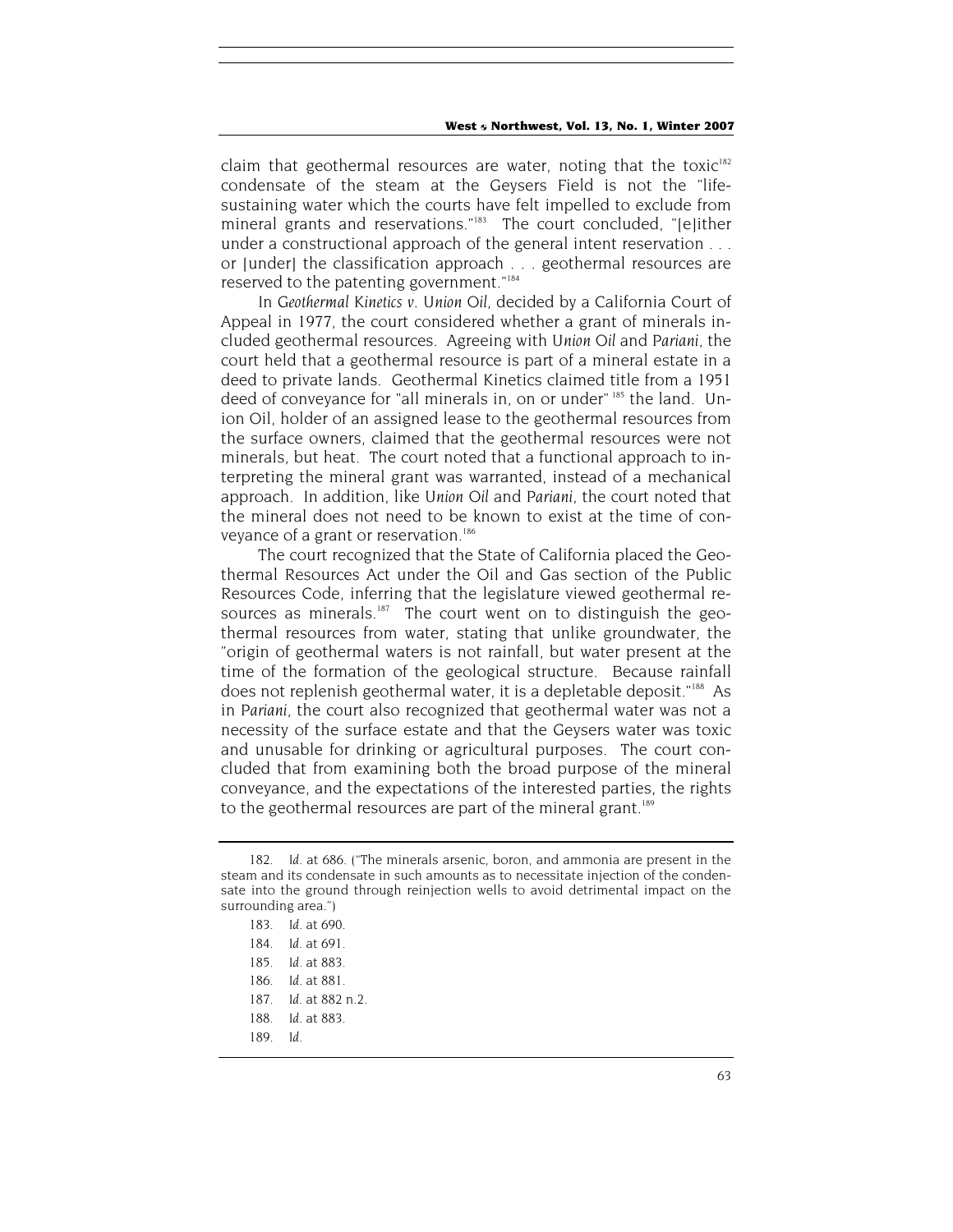Defining geothermal resources as water, mineral or a *sui generis* resource affects the ownership and regulatory oversight of geothermal resources. Federal and California cases have appropriately determined that geothermal resources are minerals. Although most geothermal resources require water to function, classifying geothermal resources as minerals instead of water accurately portrays the nature of geothermal resources as finite, where water is usually considered a replenishable resource.

## **D. California Environmental & Development Regulation**

After acquiring either a state lease or a private grant for rights to develop geothermal resources, a developer must comply with two stages of development regulations: the California Environmental Quality Act ("CEQA") review and the acquisition of a permit from the Division of Oil and Gas.<sup>190</sup> This section begins with a brief overview of the purpose and process of CEQA, the California equivalent to NEPA. Then, permitting under the Division of Oil and Gas and applicable state laws and regulations is reviewed. It should be noted that the California statutory requirements for drilling and operations apply to all lands in the state, including federal, state, and private lands, while the leasing requirements under the California Public Resources Code apply only to state lands.<sup>191</sup> In addition, geothermal developments must comply with other applicable state regulations, including the California Coastal Act and state water laws. This section concludes with a summary of a few of the many secondary federal, state, and local laws and regulations that may impact the development of geothermal resources.

A geothermal developer must comply with the CEQA before the California Division of Oil and Gas ("DOG") will issue use permits.<sup>192</sup> Under CEQA, "governmental agencies must consider impacts that may result from the implementation of certain geothermal projects."193 Similar to the result in *Sierra Club v. Hathaway*, discussed above, a full environmental impact report ("EIR") may not be needed for limited projects. A developer must first submit an application that describes the proposed project. The DOG then determines whether an exemption, negative declaration, or full EIR is warranted.<sup>194</sup> Unlike the federal issue in Sierra Club, however, exploration

<sup>190.</sup> CAL. DIV. OF OIL & GAS, *supra* note 57, at 1.

<sup>191.</sup> LINDSEY, *supra* note 11, at 72.

<sup>192.</sup> CAL. DIV. OF OIL & GAS, *supra* note 57 at 7.

<sup>193</sup>*. Id*.

<sup>194</sup>*. Id*. at 9.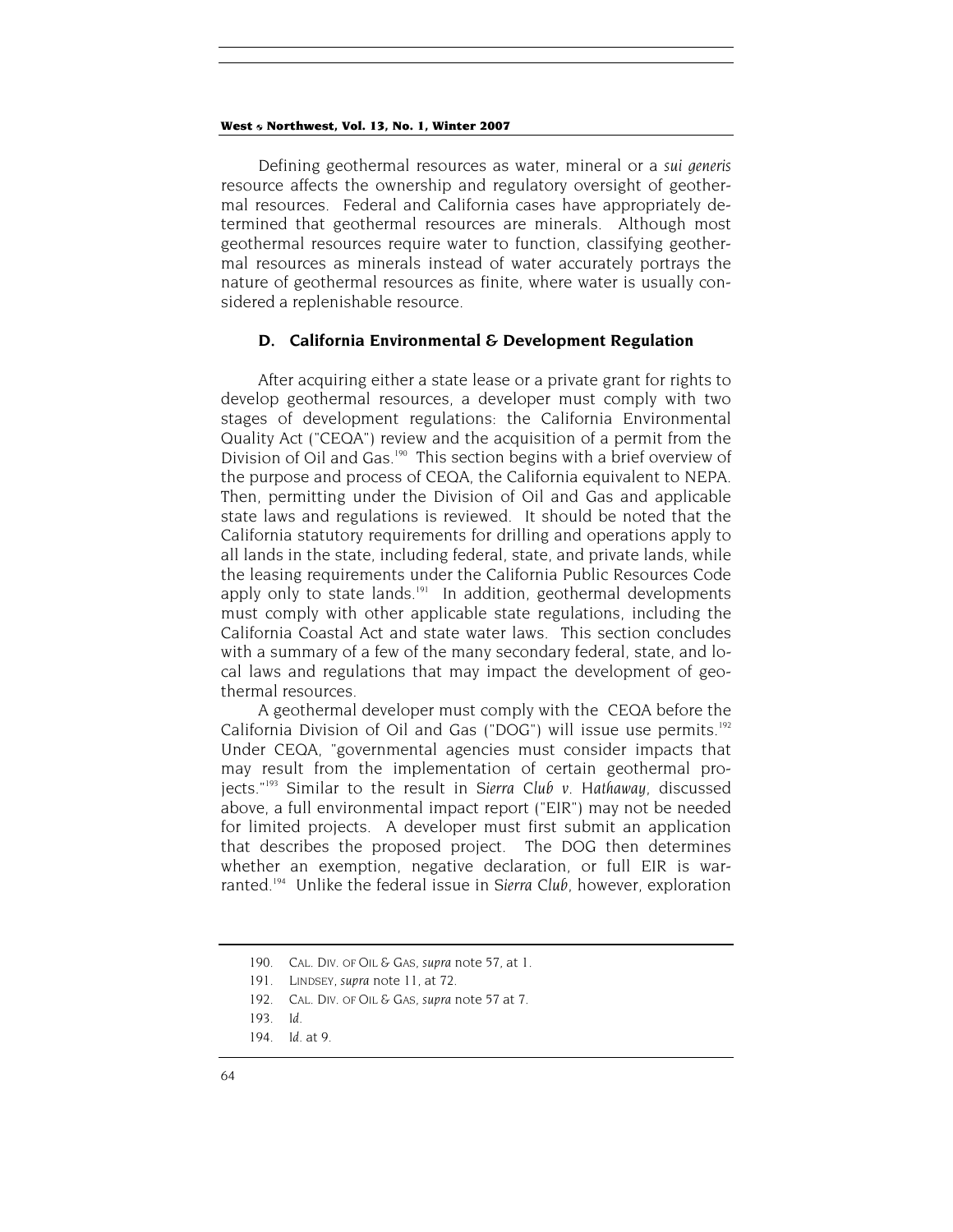is not categorically exempt.<sup>195</sup> Certain projects, such as repair of existing facilities and drilling, which result in minor alteration with no permanent environmental effects, are categorically exempt.196 Parallel to NEPA, CEQA does not require the preservation of biodiversity.<sup>197</sup> Thermophiles are again left without legal support and run a higher risk of extinction.

The Public Resources Code governs the use of geothermal resources,<sup>198</sup> and regulations promulgated thereunder control the drilling and other operations of geothermal resources.<sup>199</sup> The DOG permitting process ensures that developers comply with state geothermal laws. The purpose of the process is to:

Prevent, as far as possible, damage to life, health, property, and natural resources; prevent damage and waste of underground geothermal deposits; prevent loss of geothermal reservoir energy; prevent damage to underground and surface waters suitable for irrigation or domestic use; prevent other surface environmental damage, including subsidence; and encourage the wise development of geothermal resources through good conservation and engineering practices. $200$ 

Despite those stated purposes, state law is silent regarding geothermal biodiversity and thermophile ecosystems.

The DOG oversees the drilling of wells and injection, including collecting monthly reports on geothermal production and injection.<sup>201</sup> The DOG ensures compliance with state casing, blowout prevention, plugging and abandonment, and production standards. In addition, the DOG collects well fees and is responsible for subsidence detection and abatement in geothermal areas in the state.<sup>202</sup> Development for low temperature geothermal resources requires the same CEQA and DOG permitting procedures as high temperature wells, but those permits require different bonds, fees, and drilling practices.<sup>203</sup>

- 198. CAL. PUB. RES. CODE § 3700 (2006).
- 199. CAL. CODE REGS. tit. 14, § 1900 (2006).
- 200. CAL. DIV. OF OIL & GAS, *supra* note 57, at 5-6.
- 201*. Id*. at 15.
- 202. CAL. CODE REGS. tit. 14, § 1970 (2006).
- 203. CAL. DIV. OF OIL & GAS, *supra* note 57, at 17-19.

<sup>195</sup>*. Id*.

<sup>196.</sup> CAL. CODE REGS. tit. 14, § 1684.1 (2006).

<sup>197</sup>*. Laurel Heights Improvement Ass'n v. Regents of Univ. of Cal.,* 47 Cal. 3d 376, 393 (1988) ("a reviewing court does not pass on the correctness of the [CEQA] EIR's environmental conclusions, but only upon its sufficiency as an informative document."). *Id*. at 392 (quoting *County of Inyo* v. *Los Angeles*, 139 Cal. Rptr. 396, 399 (1977)).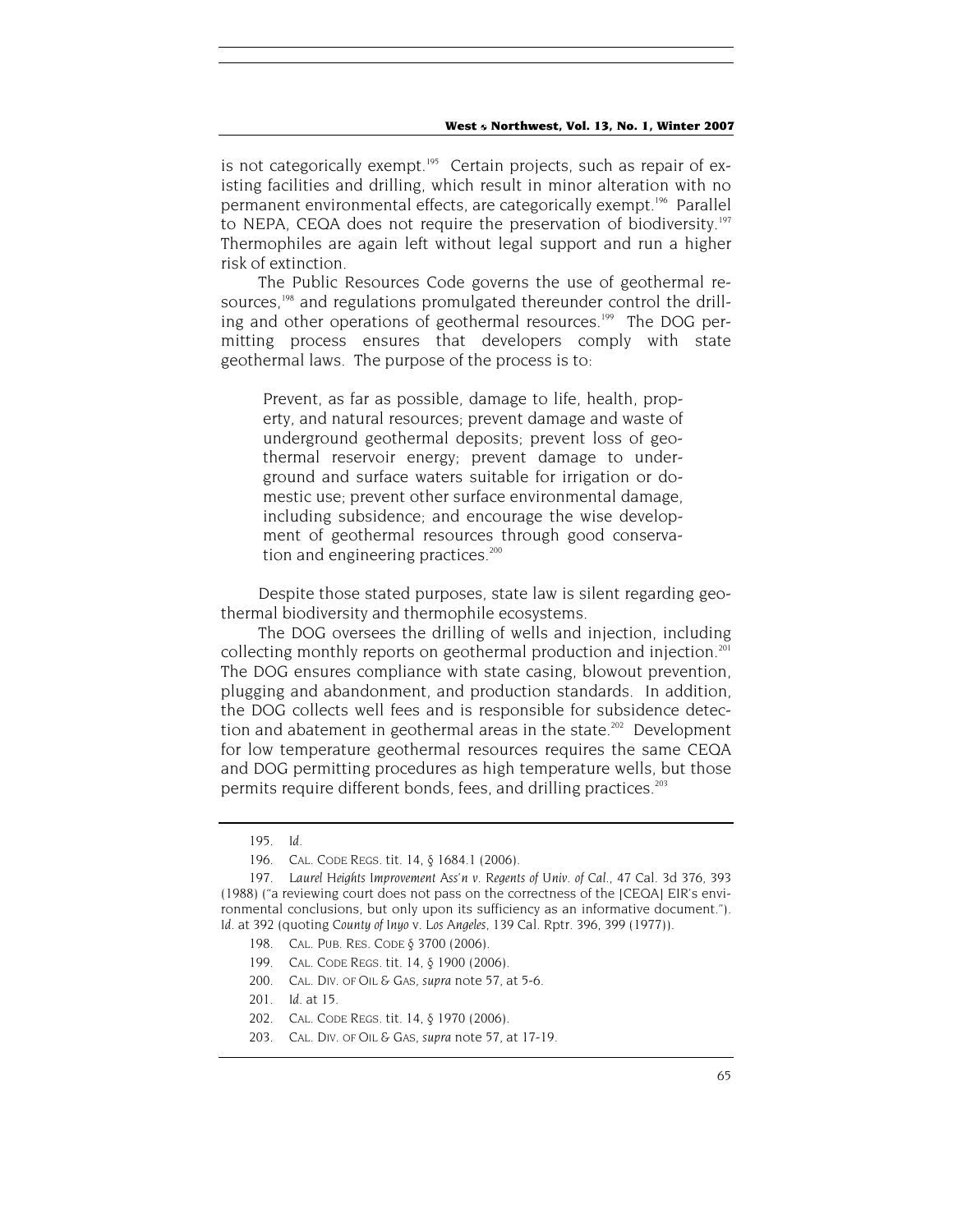Other agencies can exert jurisdiction over geothermal resource development within California. The Geothermal Steam Act states, "Nothing in this Act shall constitute an express or implied claim or denial on the part of the Federal Government as to its exemption from State water laws."204 The most notable area of secondary compliance is within state water law. In cases where the geothermal plant requires a fresh water stream diversion for cooling or injection, the Water Code requires "all firms and persons diverting water from surface streams, bodies of water, including the underflow of surface streams, must have a permit, license, or domestic use registration. This includes individuals, businesses, governmental agencies, charitable organizations, etc. (i.e., all diverters), except where use is made under valid riparian or pre-1914 appropriate claim, or a stockpond claim."205 A geothermal resource project may also require permitting from the groundwater district or regulatory authority in which it is proposed. Geothermal resource development within the coastal zone is also subject to approval from the California Coastal Commission.<sup>206</sup> The California Coastal Act of 1976 established the California Coastal Commission to regulate land and water in the coastal zone and to administer the Coastal Zone Management Act ("CZMA").<sup>207</sup> In addition to having regulatory power over all state and private lands along the coast under the CZMA, the Coastal Commission also regulates federal activities in the coastal zone.<sup>208</sup>

The California Regional Water Quality Control Board ("RWQCB") has jurisdiction over waste discharge to land and is responsible for issuing permits for discharging of fluids and injection of geothermal fluids under the National Pollution Discharge Elimination System ("NPDES"). In addition, the RWQCB also has authority to issue a certification for discharge to wetlands.<sup>209</sup>

In addition, local building and planning departments oversee use permits and building codes for construction of buildings and pipelines. If a streambed must be altered for a pipeline crossing, a permit for streambed alteration will be required from the California Department of Fish and Game. In addition, if a pipeline will cross a highway, an encroachment permit will be required from the California Department of Transportation.<sup>210</sup>

<sup>204. 30</sup> U.S.C. § 1021 (2006).

<sup>205.</sup> CAL. WATER CODE § 1200 (2006). *See also* CAL. WATER CODE, Div. 2, Part 2 (2006).

<sup>206.</sup> California Coastal Act of 1976, CAL. PUB. RES. CODE § 30001 (2006).

<sup>207.</sup> Coastal Zone Management Act, 16 U.S.C. § 1451 *et seq.* (2006).

<sup>208.</sup> California Coastal Act § 30008.

<sup>209</sup>*. Id.*

<sup>210.</sup> *Id.*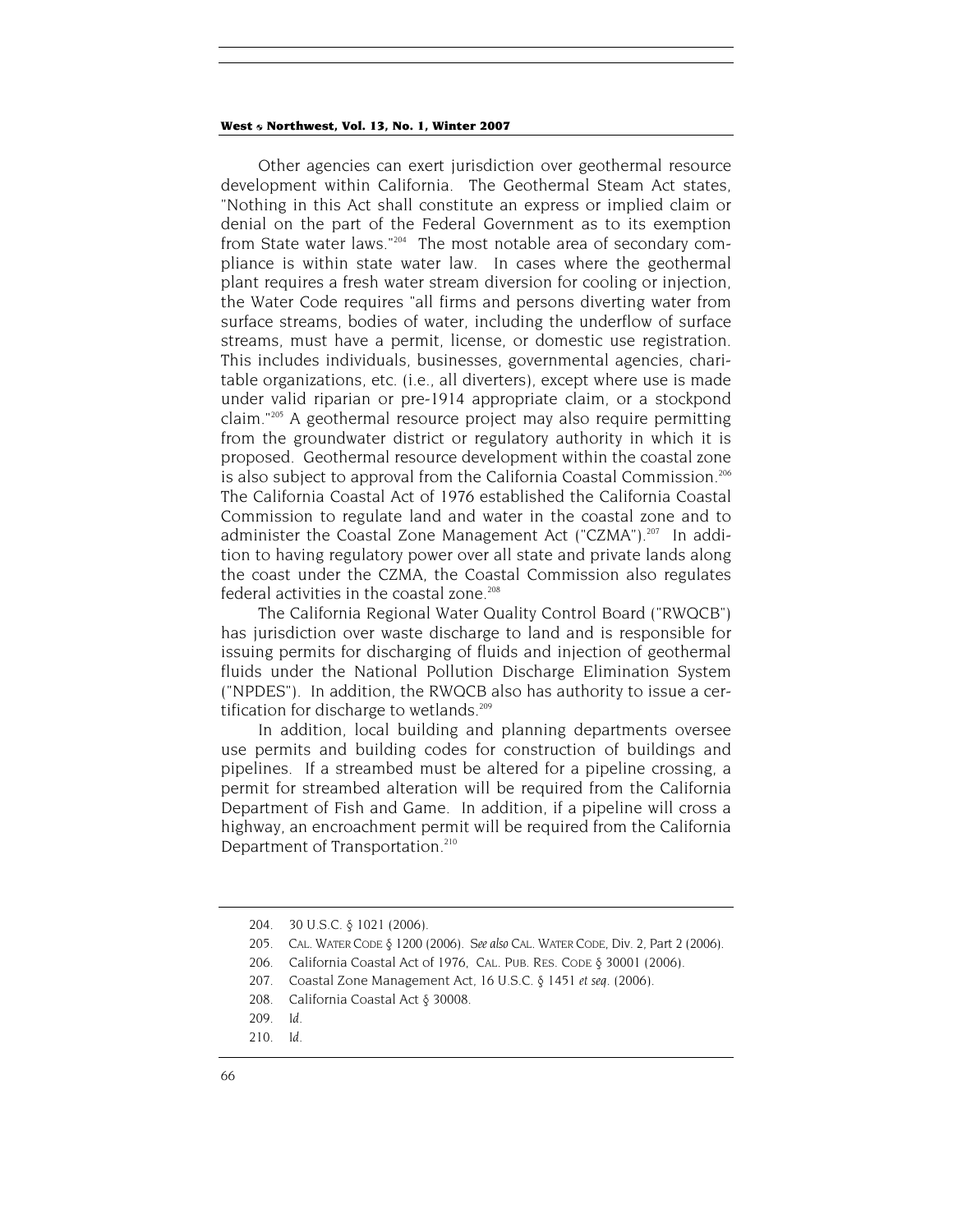## **VI. Current California Law's Effect on Thermophile Diversity**

As noted throughout the overview of geothermal laws in California, few laws exist to conserve or preserve geothermal and thermophile biodiversity. Current geothermal laws and regulations are directed toward the development, exploitation, and depletion of California's geothermal resources. This is exemplified by the recent zoning restriction in the Desert Hot Springs community of Southern California, which prohibits the development of land in the "hot water district" unless the landowner agrees to extract the underlying geothermal resource for commercial purposes.<sup>211</sup> Such zoning forces landowners who would otherwise refrain from extracting the resource, to submit to geothermal pumping and extraction simply to develop their property.

This section discusses the primary reasons California should promote research into thermophile ecosystems, and should take steps to preserve thermophile biodiversity, at least until thermophile diversity can be shown to coexist with the depletion, injection, and re-injection of geothermal resources. The section first discusses how thermophile species are threatened by current uses, and continues with why thermophile diversity should be preserved or at least discussed.

## **A. Geothermal Depletion by Current Uses Threatens Thermophile Diversity.**

The California Public Resources Code section entitled "Conservation of Geothermal Resources" does not mention geothermal organisms.<sup>212</sup> While remedies for groundwater depletion, such as injection and re-injection, may offset the negative environmental effects of geothermal water depletion, it is not likely that they will ensure thermal biodiversity. Thermal biodiversity is largely dependent upon specific temperature and mineral gradients, and temperature consistency.213 Even slight changes in temperature and mineral composition can kill off thermal organisms that developed in specific temperature and mineral environments.214 In addition, different species exist in different places along temperature and mineral gradients in geothermal resources.<sup>215</sup> For example, a hot spring is hottest at the source of geothermal water. The temperature of the water cools as it

<sup>211</sup>*. See supra* Part III.B.

<sup>212.</sup> CAL. PUB. RES. CODE § 3700 (2006).

<sup>213.</sup> Stetter, *supra* note 106.

<sup>214</sup>*. Id.*

<sup>215.</sup> Takai & Sako, *supra* note 116.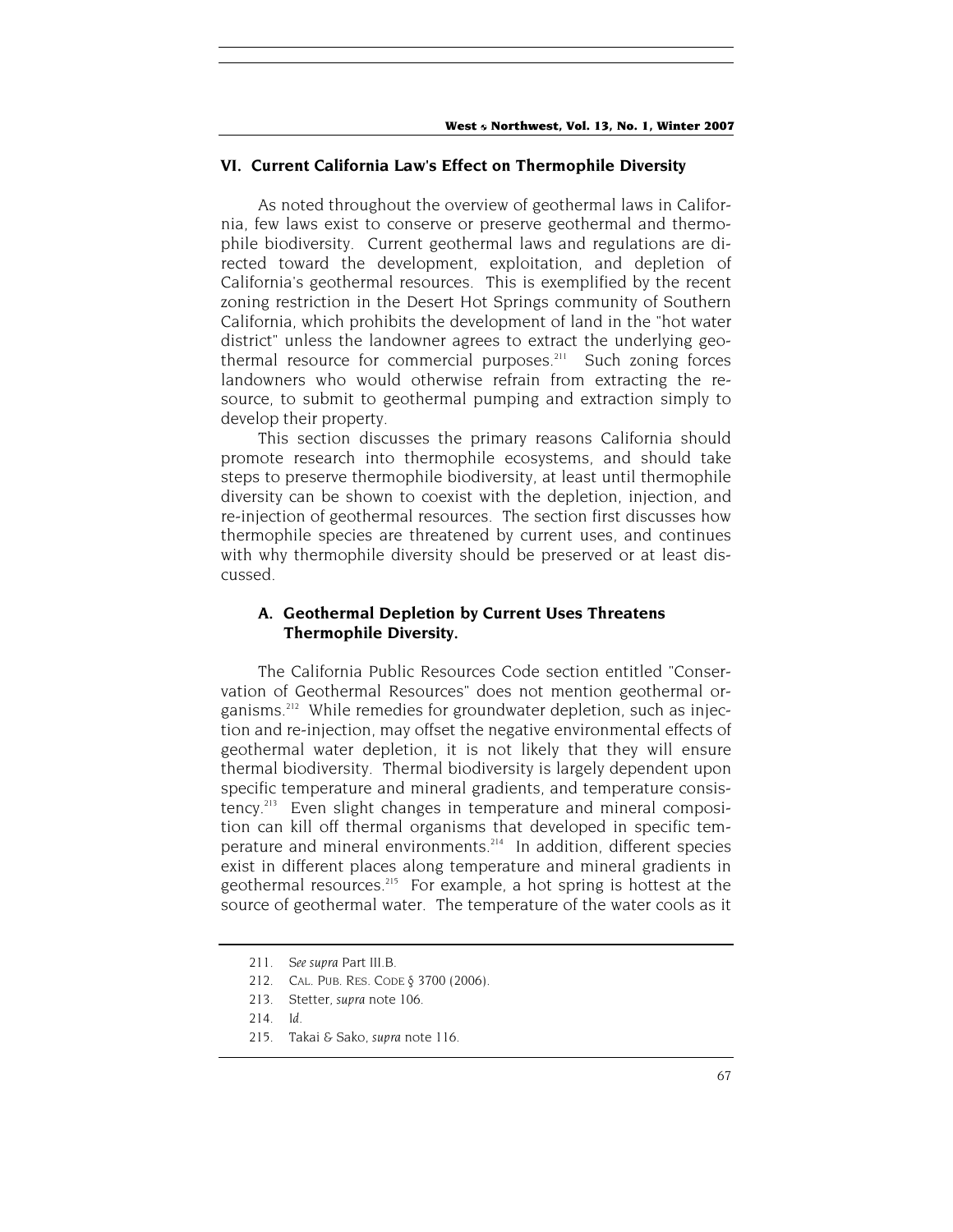is subjected to air and surface temperatures. Thus, the water in the hot spring farthest from the source of the geothermal water will be coolest. The water between these two points will be of different temperatures along the gradient. Even if utilization of a geothermal resource does not result in a complete loss of thermophiles in a specific geothermal resource, it is likely that the temperature gradient of the resources will be altered. This will result in the extinction of some species along the temperature and mineral gradient.

The injection or re-injection of cooled water into a geothermal resource may drop the temperature of the thermophile environment enough to kill off entire communities of organisms. Such changes in geothermal resources can severely degrade a thermal ecosystem where thermophiles have adapted to specific temperature, chemical, and mineral compositions.

## **B. Medical and Scientific Potential of Thermophile Biodiversity.**

Science has only recently begun to understand the importance of thermophiles and other microorganisms in the ecosystem. However, their financial addition to biomedical and scientific research for industrial process has already been documented.<sup>216</sup> Today, significant research is being conducted on thermophile biodiversity in groundlevel geothermal springs. However, minimal research has been conducted on deep thermophile species — species which may significant contribute to scientific advancement and medical technology. Currently, geothermal resources are being exploited and depleted at significant rates solely for energy production, low temperature heating, and health spas. In many cases, such as the Geysers Field, the user of the geothermal resources is aware that the resource is finite and will soon be exhausted and destroyed.

## **VII. Conclusion**

This article has outlined the basic mechanisms by which geothermal resources and thermophile biodiversity function. From understanding the complex web of plate tectonics, groundwater, magmatic heating, and thermophile biodiversity, we acknowledge that these incredibly specialized species of thermophiles are important to our understanding of biological life on the earth. Keeping in mind that geothermal resources are finite resources and not a renewable source of energy, the exploitation of geothermal resources without

<sup>216.</sup> Bryson, *supra* note 4.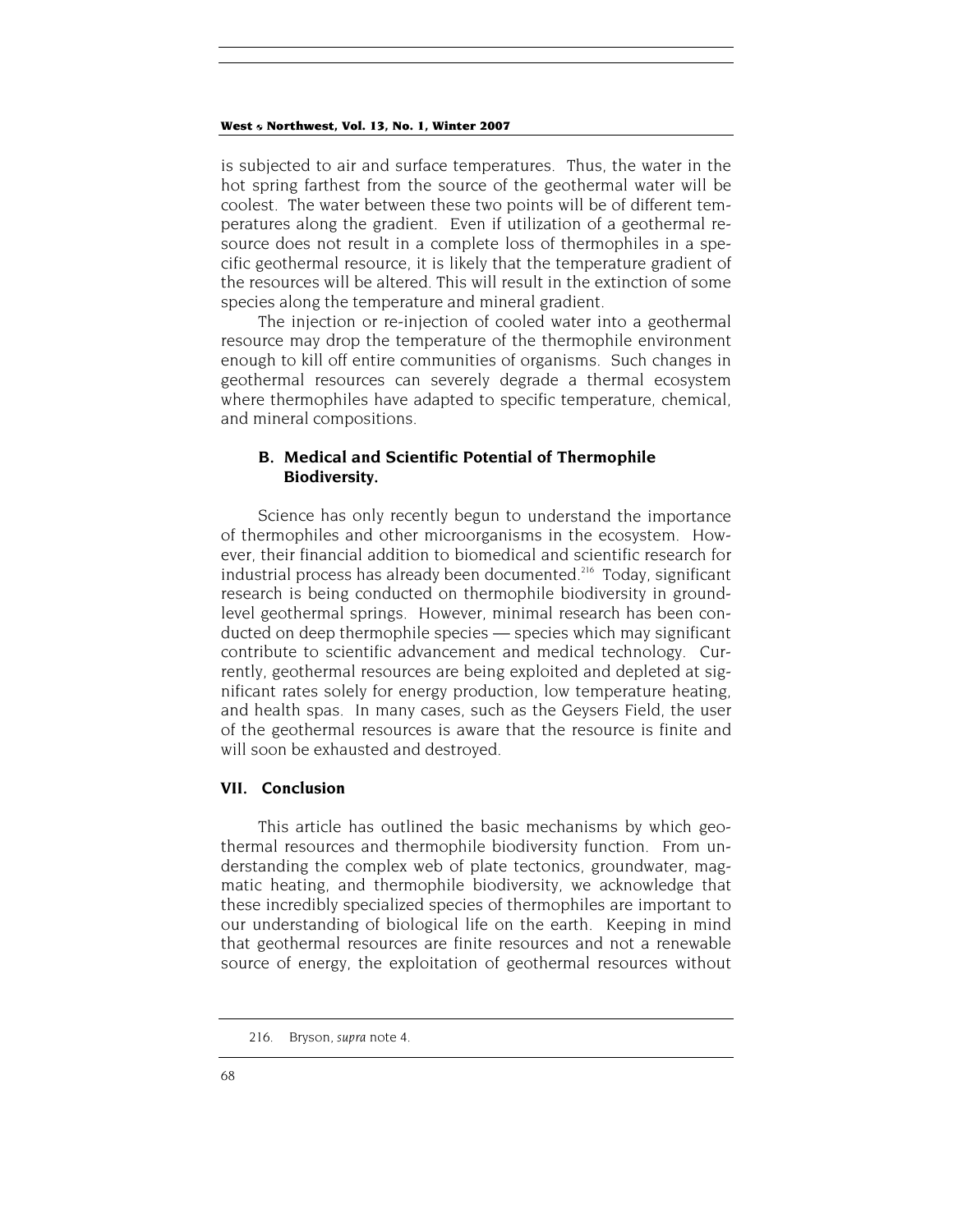concern for thermophile biodiversity is tantamount to allowing at least some thermophile extinction or dissolution.

Many unknowns exist concerning exploitation of geothermal resources, including unknown replenishment rates, undefined aquifers, and lack of knowledge about thermophiles and how they should be categorized. In addition, exploitation of a geothermal resource for energy production can deplete groundwater, cause land to subside, and increase the risk of earthquakes.

This article has noted the importance of the preservation of thermophile biodiversity for future medical and scientific research. Though invisible to the naked eye, thermophiles may well have value independent of, and perhaps superior to, energy production.

There is certainly much more than steam or water in geothermal resources. In the heat of the law — and the heat of the desire to develop energy resources — we need to examine and consider what might be lost in the exploitation and extraction of these age-old resources, and strengthen the laws to protect them.